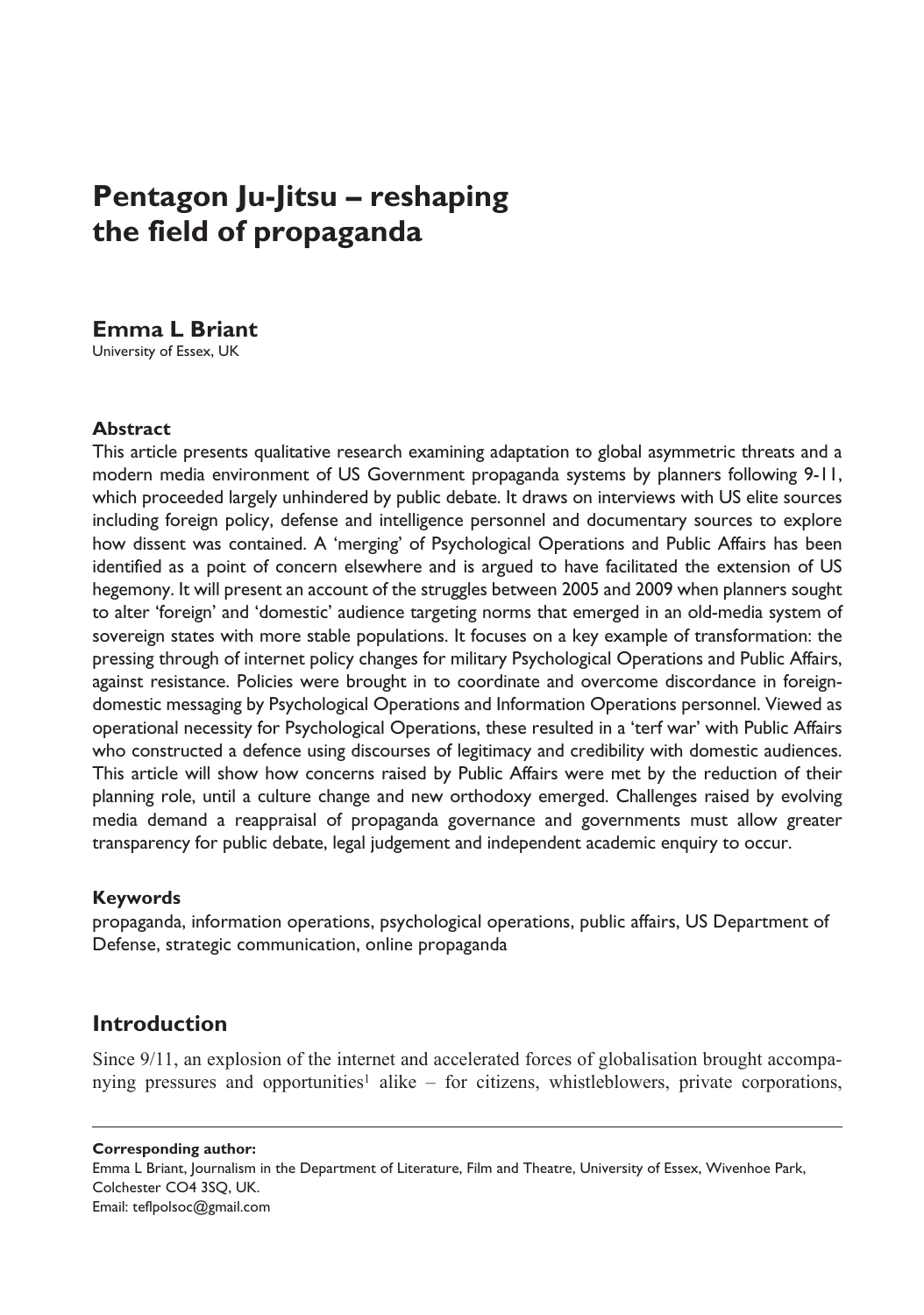various groups with violent or peaceful intent, and governments too. Early media rhetoric during the Iraq war often mobilised domestic US fear behind calls for military solutions and global and domestic intervention, and shaped reporting of escalating conflicts in the region and the resulting humanitarian crisis. The narrow US political discourse on global conflict's causes and solutions helped usher in military spending increases in the decade following 9/11 of '50 percent, adjusted for inflation' (National Priorities Project, 2015). This funded expansion of and developments in coercive elements of military action; new strategies for social control and stability arrangements; and new developments in governmental propaganda. These have become increasingly augmented by 'big data' and extended powers of surveillance, with private corporations profiting from an expanded role throughout. This article illuminates the power struggles that occurred within US defense, largely under the Bush Administration, in the context of counter-terrorism propaganda between those seeking to define how propaganda wars of the future would be fought. It examines important changes in practise and how traditional distinctions between propaganda for foreign audiences – Public Diplomacy and Psychological Operations (PSYOP) – and propaganda for the US public and international media – Public Affairs (PA) were renegotiated. The content of Public Affairs outputs, and any government sources that may be used by mainstream media are particularly important domestically due to an over-reliance of reporting on 'official' government sources and perspectives (Entman, 2004; Papacharissi and Oliveira, 2008: 71).

As we entered a period of internet expansion many US government planners began arguing for transformation of US Government propaganda strategy – doctrine and laws they saw as outdated (Briant, 2015). Others sought to retain elements of the status quo and a look back at their failure to retain dominance illuminates how extension of coordination occurred and came to be accepted. This is an essential backdrop for understanding how government bureaucracy advanced measures aimed at controlling the global online environment. Commercial companies further exploited their geographical flexibility, minimal accountability and 'black boxed' practises, to profit from this desire to side-step awkward bureaucracy designed to protect the public.

Traditional 'sub-fields' within propaganda differ due to many factors. These include: different legal authorities controlling funding; the influence of wider doctrine and objectives associated with the government agency; factors such as historical legacies, organisational cultures, a legacy of public (in)visibility, or proximity to other fields, such as degrees of engagement with PR, journalism, tech industries and other private sector relations. Traditional 'rules' were seen as *obstructing* effective propaganda at home and abroad. Practices became ultimately coordinated to ensure messages would not contradict, and to maintain strategic control of messages for different audiences online. But 'strategic communication' and the 'merging' of PSYOP and PA raised concern in academia and beyond (e.g. Briant, 2015; Gardiner, 2003; Miller, 2004; Snow and Taylor, 2006). Public Affairs Officers (PAOs) in the Pentagon saw threats to their credibility and sought to retain control of the process. This article engages in deep exploration of struggles between subfields of propaganda. It shows how PSYOP and Information Operations (IO) personnel2 struggled against Public Affairs over the adaptation of systems operating in concert for overall effect.

Of course propaganda long had murky ethics – little was impossible for the right agency, with approval from above, in the context of war. The US traditionally divided propaganda capabilities according to audience, sensitivity of operation, and extent of persuasion, with external propaganda permitting more aggressive persuasion (particularly where directed toward enemies), and belief in the 'fourth estate' allowing some scope for media debate domestically. One reason given is transparency and ensuring domestically (and between allies) that propaganda remains 'uncontaminated' by messages intended for the enemy. Traditionally then, military PSYOP – for foreign and enemy audiences was kept distinct from PA and Public Diplomacy (for foreign audiences) and changes in often long-habituated practises and associated rules were pushed through.3 Another, *operational*,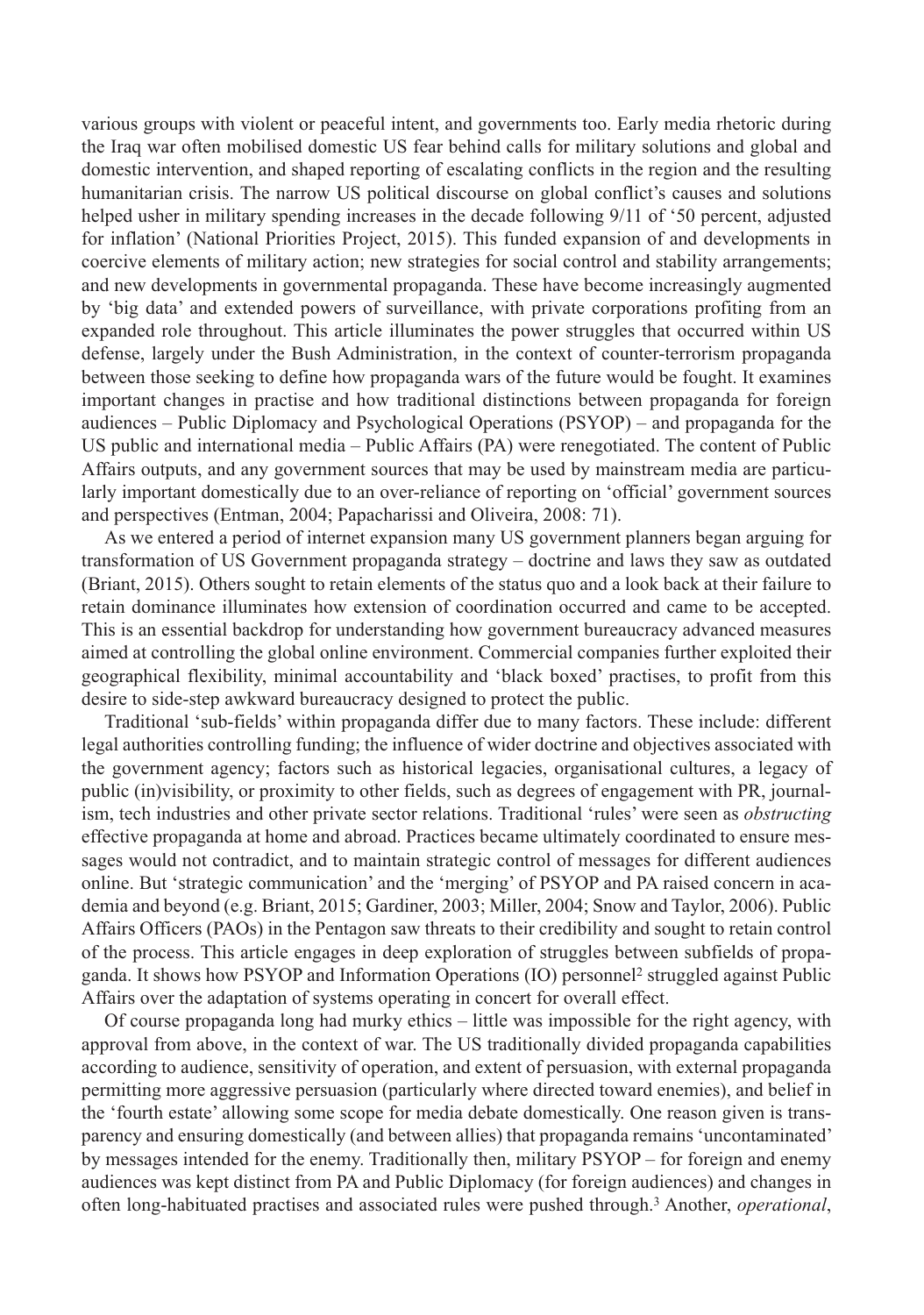reason underpins targeting: messages not tailored for a specific audience are widely considered less effective. The transformation in global media and global conflict presented *operational* reasons compelling practitioners to change audience targeting norms, putting these in tension with 'ethical' justifications more publicly emphasised.

It is crucially important to understand how changes in practise occur amid the rapid adaptation of modern propaganda systems. This article focuses on the struggles to reform systems once argued to be necessary for democracy but seen as 'outdated' by Psychological Operations personnel pressing through internet policy to coordinate different online propaganda and overcome messaging discordance. It presents new evidence of how concerns raised by Public Affairs were fought by PSYOP personnel, and ultimately marginalised. Private actors gained an ever greater utility. Wider public debate was resisted and largely confined to professional or industry forums.

Military PSYOP was 're-branded' in 2010, as a hybrid communication from Military Information Support Operations (MISO). MISO's increased similarity to Public Diplomacy reflects the broader role of Defense in a 'global counter-terrorism campaign', which expanded the range of Department of Defense (DOD) activities.4 Legislation was amended in 2012 to allow Public Diplomacy propaganda previously restricted domestically to be disseminated within the US (*Smith-Mundt Act*, 2012). Challenges such as the acceptable role for government and private sector as media technologies and associated threats and opportunities rapidly evolve, demand fuller transparency to enable the necessary reappraisal of propaganda governance.

## **Methodology**

Much has been written on the cultural products and crucial relationship to public opinion. How propaganda is produced and political, cultural and economic pressures that shape its production are important; but informal aspects of planning (Briant, 2015) are rarely explored. The article draws on emails and interviews with 12 elite sources from the US including personnel working since  $9/11$  in foreign policy, defence and intelligence.<sup>5</sup> It builds on previous research in analysing this struggle.6 The article focuses on key figures involved in US propaganda during a period of contestation when the traditional distinctions between propaganda for foreign audiences – Public Diplomacy and PSYOP – and propaganda for the US public and international media – PA – were being challenged and reshaped (see Briant, 2015; Gardiner, 2003; Miller, 2004; Snow and Taylor, 2006). Access for interviews in this subject area can be difficult and some interviewees are more open than others, particularly where criticism is concerned. A minority of the interviewees required their quotes to be anonymised, some to approve some context; this limits later editing.7

## **Fluid Propaganda Audiences**

The post-9/11 globalised, fluid media environment meant isolating audiences geographically and targeting them with different messages became difficult. Media flowing across borders resulted in contradiction, destroying credibility. As Former Chief of Staff to Secretary of State Colin Powell, Department of State (2002–2005) Lawrence Wilkerson said, the propaganda message 'can't be the same for the Indian Muslims, as it is for the Indonesian Muslims', and 'you can't send the same signals to the 1.5bn Muslims, as you're sending to your own people to Ra-Ra them up for the conflict' (23 June 2009, interview). The DOD recognised this, noting how covert PSYOP messages were increasingly entering the domestic media (30 October 2003). US Former National Security Council Director for Global Outreach, Kevin McCarty8 and others expressed a strong belief that the existing audience rules were outdated. He said 'every Department, Agency or Office including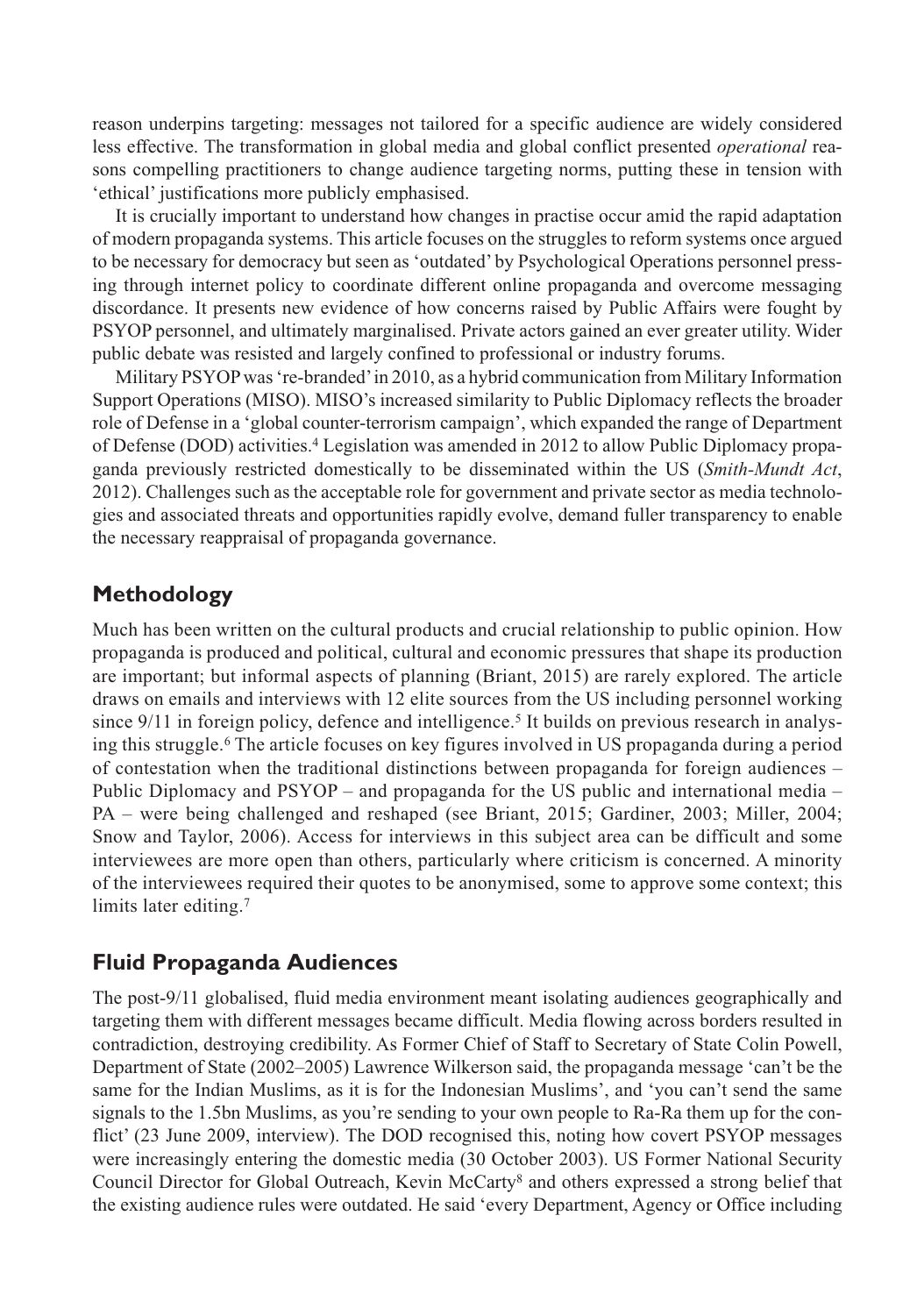that of the President, have limitations around what they can and can't do. And none of them were written for the world we live in now' (13 March 2013, interview).<sup>9</sup>

This had implications for planning and public debate as DOD became concerned with adaptation and finding a solution for what was seen primarily as a *coordination* problem, not one of ethical practise. The internet era brought inconsistencies. Austin Branch, who played a lead role in shaping practice throughout this period,<sup>10</sup> said 'we have to look at policies and procedures and communication … rhythms that would allow us to deconflict and coordinate and ensure that we weren't committing information fratricide' (8 August 2015, interview). Traditional separation of PSYOP and PA was seen by many as a somewhat artificial division – evidence that its dominant purpose is the operational one not a normative 'strategy of truth' (Snow and Taylor, 2006). Loose distinctions between functions were renegotiated within defence to increase consistency between covert and overt PSYOP messages, PD and PA, and coordination was increasingly accepted as necessary to ensure a consistent campaign.

As misleading politicised evidence presented in the domestic context aimed to justify the invasion of Iraq – via Colin Powell's speech to the UN and the 'dodgy dossier' in the UK (Herring and Robinson, 2014; Schwartz, 2013), concerns were also raised early in Iraq about how propaganda in the military context was evolving. Retired US Air Force Colonel Sam Gardiner in 2003 said the US 'allowed strategic psychological operations to become part of public affairs' (8 October 2003). From 2004 to 2006, Deputy Chief of Staff for Strategic Effects and Coalition Iraq Spokesman, Gen. Caldwell, sought to change official IO doctrine to lessen 'boundaries' preventing coordination. From 2005 to 2009, amid instability in Iraq, IO spending rocketed from \$9 million to \$580 million (Vanden Brook, 2012). The article discusses the debates and planning, and a short timeline below gives further context:

2001

September 11 – Attacks on United States

October 7 – Invasion of Afghanistan

October 26 – Patriot Act passed

October 30 – Office of Strategic Influence (OSI) created

2002

February 19 – OSI exposed in media

February 26 – Rumsfeld declared closure of OSI

November 8 – UN Resolution 1441 adopted

2003

January – April – Global anti-war protests

February 5 – Colin Powell speech to UN Security Council making case for war

March 20 – Invasion of Iraq: 'Shock and Awe' and embedding media

April 2 – Jessica Lynch dramatic 'rescue' media spectacle shaped by Public Affairs statements (Loeb and Schmidt, 200[3](#page--1-0)

April 6 – US Marine Corps arrive in Baghdad

April 9 – US Marine Corps place a US flag on Saddam Hussein statue, remove, then stage manage Iraqis pulling statue down (NPR, 2008)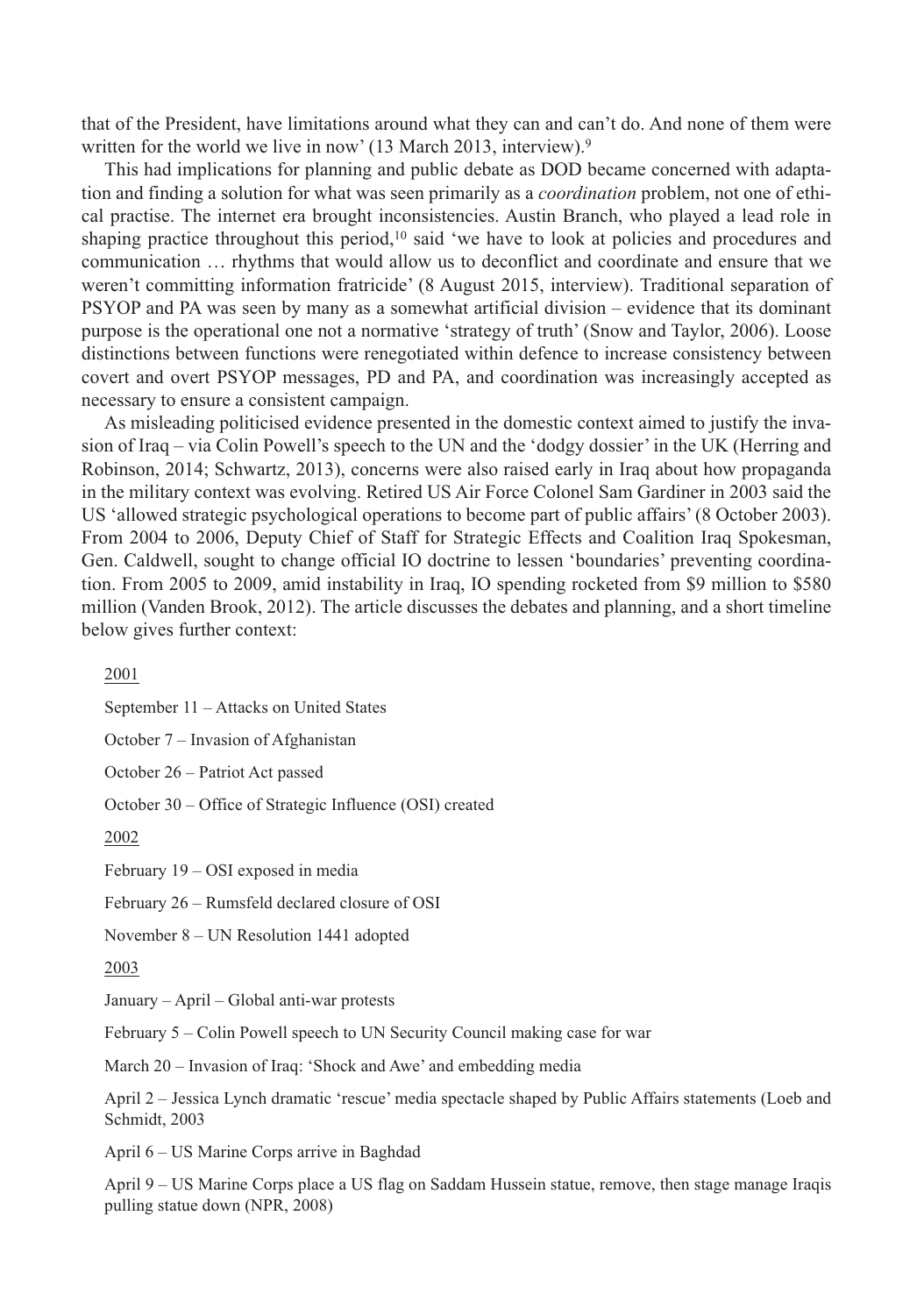October – 'Information Operations Roadmap' (Department of Defense, 2003)

December 13 – Hussein captured

2004

March–April – First Battle of Fallujah

May – Abu Ghraib images of abuse emerge

November 7–December 23 – Second Battle of Fallujah – massive casualties

2005

January 2 – Iraqi elections

April – CIA: Hunt for WMDs exhausted

November–December – Media reveal US Army paid Iraqi journalists to publish propaganda

2007

January – 'The Surge' announced – 20,000 American troops deployed

'Fusion Cell' established in National Security Council targeting thought-leaders (Briant, 2015)

June–August – New DOD internet policies

July 12 – Baghdad Airstrike – Iraqi civilians and two Reuters journalists killed

2008

September 11 – Joint Special Operations Command Cyberwarfare section shuts down websites identified as jihadist en masse.

2009

January 20 – Barack Obama assumes office

2010

MISO adopted

April 5 – Wikileaks released Collatoral Murder video showing 2007 Baghdad airstrike – Manning arrested under Espionage Act

## **The Impasse**

As IO funding soared under President Bush, in the Pentagon, a power struggle between PSYOP and Public Affairs aimed to shape the future of propaganda, and peaked between 2005 and 2009. Austin Branch called it 'very, very painful' but said the debate 'was absolutely necessary to build the foundations of a policy that would shape how we operate in the information environment in the future' (8 August 2015, interview). The internet and digital technologies challenged the way propaganda was handled. But some in Public Affairs defended traditional divisions they saw as protecting their credibility. Some, like Former US Navy Chief of Information and Former US Special Assistant to the Chairman of the Joint Chiefs of Staff, Rear Adm. McCreary,<sup>11</sup> felt they didn't want to be 'tainted'. He was critical of changes taking place and felt MISO 'clearly is' encroachment of PSYOP into Public Affairs:

What you've created with [MISO] is they believe their effort is to go into foreign audiences and convince everybody that only the United States' way is right … There is no such thing as strategic PSYOP, PSYOP is an operational function, and it was originally designed to convince people to do or not do something on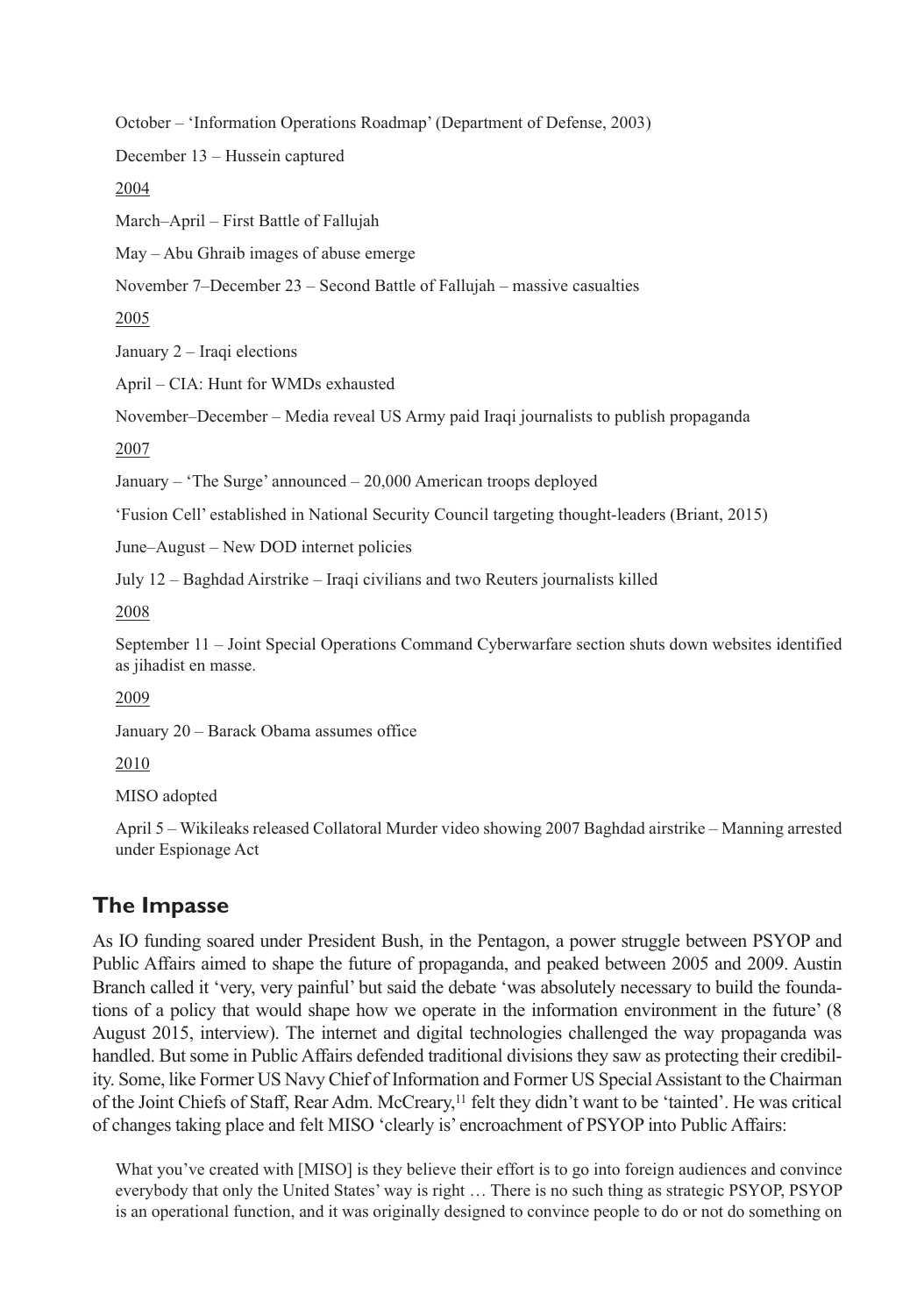the battlefield to give you operational advantage. And well they say that's what we're trying to do but at the strategic level … They're trying to define the … battlespace as the globe and everything's a battle. (15 October 2013, interview)

Rear Adm. Frank Thorp<sup>12</sup> succeeded McCreary in key PA roles and both were vocal in the impasse with PSYOP.

#### **Early Contestations**

Some pointed to history of the much-criticised 'War on Terror' Office of Strategic Influence (OSI) – a 2001–2002 attempt to lead propaganda – as a primary reason for this opposition to newer IO-led changes. Austin Branch said personnel at,

OSI office … were really not professional communicators who didn't understand … this strategic information environment, [or] the implications … of some of the things [they were] thinking about doing from a policy, … authority, … public perception standpoint. You can understand why the public affairs guys got nervous and they stayed nervous. (8 August 2015, interview)

Branch pointed out that DOD failed to get the advice of Public Affairs in setting up OSI. As the Information Operations field was still developing, and training and experience early on was 'kind of iffy', the OSI was staffed by 'amateurs' not 'understanding of the nuances of the ramifications of their actions' (8 August 2015, interview). By contrast, he said 'public affairs guys were … engineered to be reactors; they weren't planners, they weren't strategists' like IO who were trying 'to actively shape the information environment' (8 August 2015, interview). But Public Affairs' exclusion led to some animosity and suspicion.

A need for change and 'coordination' of some sort, was, by 2005, accepted by PAOs too – at this time the *nature* of coordination was disputed. The exposure of contractor Lincoln Group's covertly planting of articles in Iraqi and Arab media led some to feel concerned that such activities undermined trust, harming US strategic objectives *and* the credibility of independent Arab media. Articles were American-made, and failing to pass as 'genuine' content. Lincoln Group had no background in public relations or the media. But they were *also* supervised and approved by the Army; the activity itself was not, in fact, unusual activity for PSYOP, 'We don't want somebody to look at the product and see the U.S. government and tune out,' said Col. James Treadwell (Gerth, 2005). The media reaction increased Public Affairs' concern over their coordination with Psychological Operations, and risks of PSYOP outputs damaging the credibility of Public Affairs. Thorp said 'the Public Affairs folks saw what the psychological operations folks were doing on the Pew Research Center (2009) Press Accuracy Rating Hits Two Decade Low: [www.people-press.](www.people-press.org/2009/09/13/press-accuracy-rating-hits-two-decade-low/) [org/2009/09/13/press-accuracy-rating-hits-two-decade-low/](www.people-press.org/2009/09/13/press-accuracy-rating-hits-two-decade-low/) battlefield in Iraq' $[A\text{Q}: 2]$  and formed the 'perception that, hey – they're saying one thing, the Public Affairs people are saying another thing and the United States is looking pretty silly' (24 August 2009, interview).

When the expansion and lack of accountability of IO received criticism, the industry dug in its heels, critical journalists at *USA Today* were targeted with harassment by the owner of contractor Leonie, Camille Chidiac, via an online campaign (Vanden Brook, 2013a). There was distrust and concern that PAOs might be facilitating media criticism. One Anonymous Information Operations Officer claimed of OSI: 'the folks at OSD(PA) did a smear campaign on them', namely 'Victoria Clarke'; and he asserted this happened again: 'we were looking who might have leaked the insider story to the *USA Today* reporters' (25h July 2013, email).13 Public affairs personnel reject flatly any claims of leaking, but it seems widely believed within the IO community. Clarke objected to OSI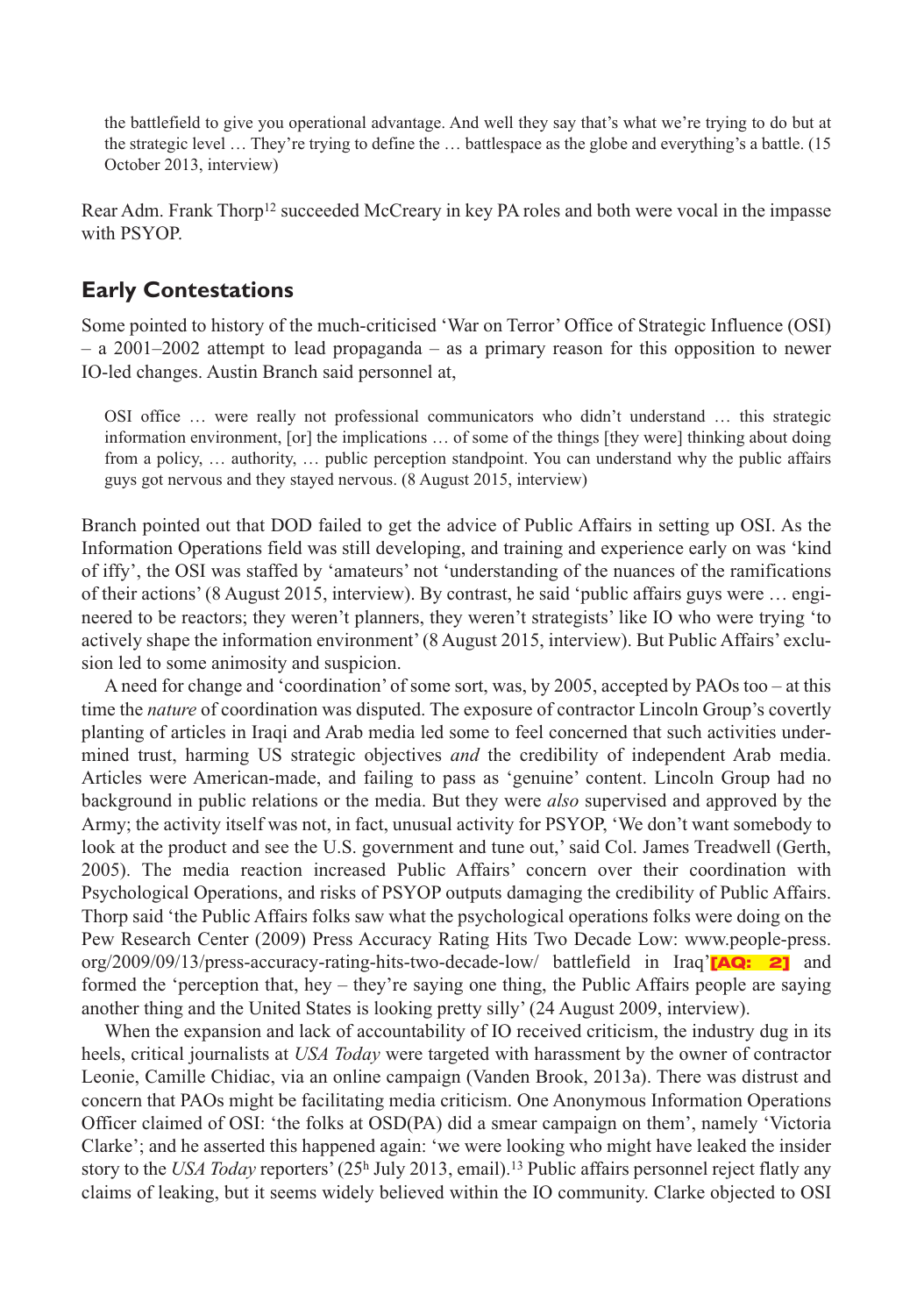but expressed little knowledge of terf-war conflicts, saying coordination 'worked pretty well' during her time (2015: 55 [\).](#page--1-2)

But according to Branch,

in the earlier days … there was a great reluctance to share some information with public affairs … a lot of it was very classified and there was a concern [among IO personnel that] classified information … would be put at risk when given to the public affairs guys because they didn't like IO. Sometimes it would be exposed to media or other folks … in ways that were unhelpful to IO. (8 August 2015, interview)

Branch gave an example,

in 2004 the web operations … somehow it got in the hands of the media and it … was framed in an unhelpful way … it didn't need to happen that way. There was spin and there was concern from the public affairs community that we could have had a discussion about it and … worked it … it was unnecessary and unhelpful to have that debate in a public space. (8 August 2015, interview)

Public Affairs were sometimes accused of following political motivations. Due to his closeness to Bush, some journalists saw Former Assistant Secretary of Defense (ASD) for Public Affairs Dorrance Smith's role in reality as political – preoccupied with defending the White House and he was seen as uncooperative. One reporter quoted in 'Harpers' contrasted this with press relations of predecessors Torie Clarke and Larry De Rita: 'you could go to them for help and for information. We see the cleaning lady more than Dorrance' (Silverstein, 2007). Smith adopted a hostile stance on Al Jazeera calling them 'The Enemy on our Airways' (US Senate, 2006). High-level disagreements between PSYOP and PA could have a ripple-down effect as systems were bypassed to push ideas forward. Briant quotes McCreary (2015: 151) saying:

The problem was when people tried to run up programs on their own side and get it to the boss and *not* do the coordination … and all of a sudden you're [finding you contradicted someone else] and, by the way, it's the *truth* and what [they're] trying to propose, it's not so much, or not as transparent. The problem was when it went up your own chain and it wasn't shared with the other side, it was primarily done because you knew the other side would disagree with it. And so you probably shouldn't have taken it up to begin with!

Branch explained how 'effectiveness' or proof of 'return on investment' became an 'Achilles heel' and was concerned with how it could be used as leverage by people criticising propaganda:

[I]f you're constantly changing people, and the programmes are having to be redone based on the new then you don't have that consistency or persistency necessary to get the feedback over a year, year and a half, two years about a programme. Because you know people don't change attitudes or behaviours overnight – unless you're an American [domestic] audience; people change in milliseconds. (8 August 2015, interview)

In assessing 'the information environment' Branch said 'there's three-dimensional checks, this is very complex and things happen at near real-time speeds … and sometimes it's gotten away from us'. He further clarified, 'Have there been times where planners didn't think completely about the second or third order effects? Yes. And as a result have learned some hard lessons.' But he stressed this is 'a challenge, but that's not unique to information operations' (Branch, 8 August 2015, interview). To resist the impression of propaganda having little value or unpredictable effects, a large industry of contractors flourished on 'proving' this value.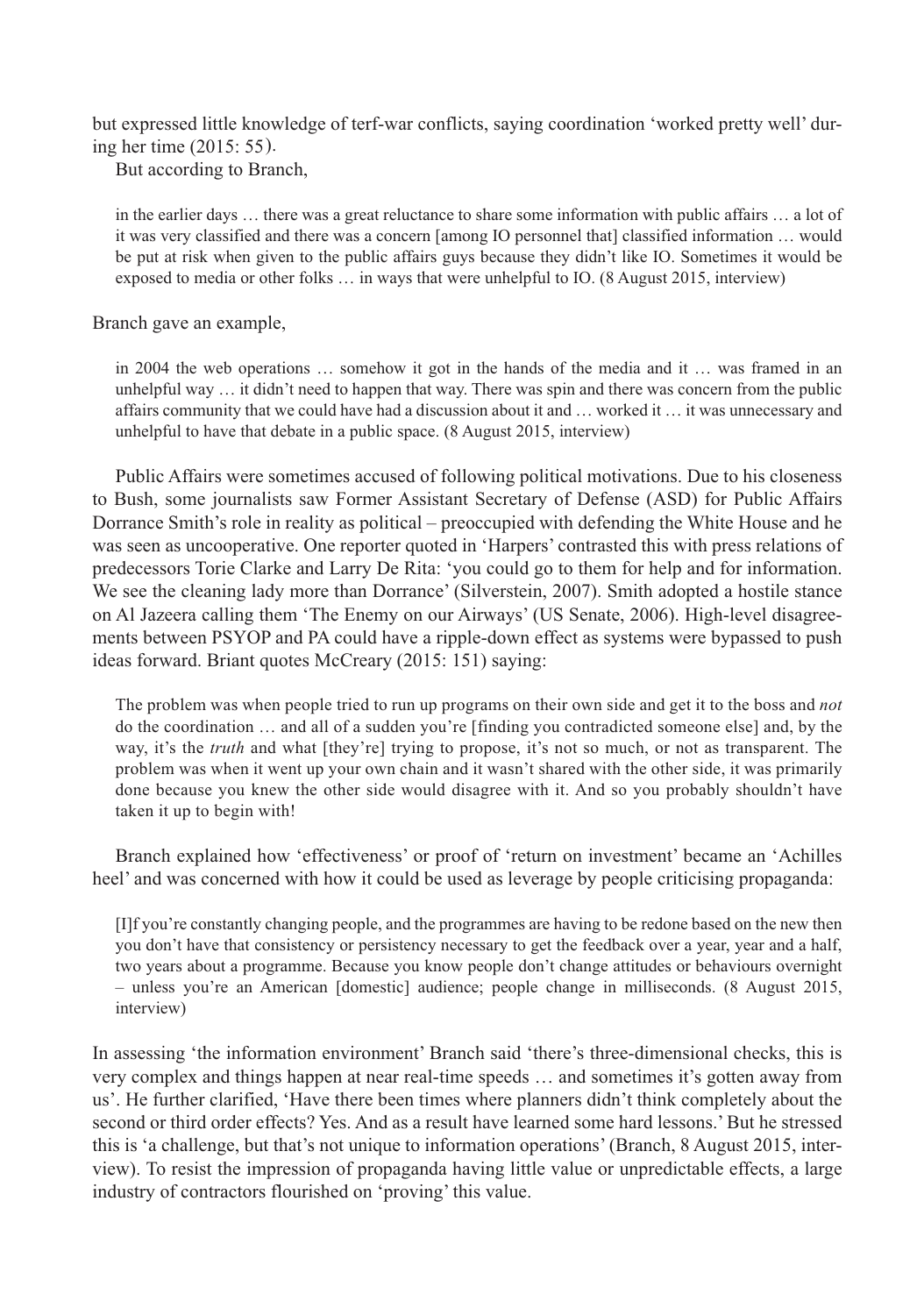## **Coordination Attempts**

In 2005, Thorp sought to facilitate coordination, recognising audiences can conflict; he sought a Public Affairs-friendly coordination. He regarded *total* separation as counterproductive but felt PA should lead the message. McCreary thought the coordination needed to be in the 'staffwork' ensuring Public Affairs are consulted and 'read in' on PSYOP campaigns (15 October 2013, interview). Thorp said he authored the first doctrine to reshape American propaganda into the 'Strategic Communication' approach (Deputy Sec. of Defense, 2006). But many thought Thorp was *obstructive* to PSYOP.

Some interviewees said that Thorp's 'doctrine' reflected the fact he was 'a hard-core Public Affairs person'. His approach according to Matt Armstrong,14 reflected a view that 'public affairs is the centre of the universe and everything else is mischievous, and full of lies and obfuscations' (6 March 2013, interview). Public Affairs' effort to direct the change was opposed by PSYOP personnel including Col. 'Glenn' Ayers.15 Some could be derisive and Ayers mocked what he saw as Public Affairs' inability to engage with in-theatre audiences and cultures:

if you don't understand I'm gonna talk to you *louder* in English … just so I can and get out the *public affairs* note. (17 May 2013, interview)

Thorp was key spokesman on the Jessica Lynch story, criticised in the media as an example of Iraq war misinformation aimed at domestic morale (see: House of Representatives Report, 2008). But McCreary saw the attitude Ayers expressed as 'fairly cultural' in the army who failed to see communication beyond PSYOP terms:

operationally-focussed and really doesn't put the premium on public affairs … I think that's because many of them grew up with PSYOP and they just don't understand the communication environment as well as they should. (15 October 2013, interview)

Dorrance Smith16 also said coordination that goes beyond 'sanction' by, or check and *approval* by, Public Affairs was potentially problematic:

be careful what you wish for because you then become complicit in whatever it is … and so how do you then have deniability? Or how do you then have credibility? When it then goes awry or becomes public and then you have to then go out and defend it … internally that might be brilliant … in terms of long-term relationship, I'm not sure that it's all that wise … Public Affairs is not PSYOP and once you go down … you have to be very careful about when people were … convincing you that it's in *your* best interests for them to deceive people for whatever reason and use the media as part of their deception, I just have no comfort in that. (10 September 2013, interview)

When Ayers mocked PAO's as ill-equipped for communicating with foreign audiences, he had a point. Separation of foreign and domestic has been counter-productive in many ways in how it divides the US from and defines its relationship with the international community. And from 'democracy-building' abroad to CVE efforts at home US propaganda communicates a sustained gulf of understanding of non-western cultures and Islamophobic double-standard as white nationalist discourses and violence (e.g. Esposito, 2011[\) have be](#page--1-3)en ignored.

Of course, PA is also selective, presenting information in such a way that it promotes US Government perspectives. Armstrong pointed out that PAOs don't just 'throw unadulterated information over the wall'. Thorp's approach, according to Armstrong, is 'I inform, I do not influence. … It is the general PA doctrine'. He said, though the word is never applied, PA actually *does* 'influence' people: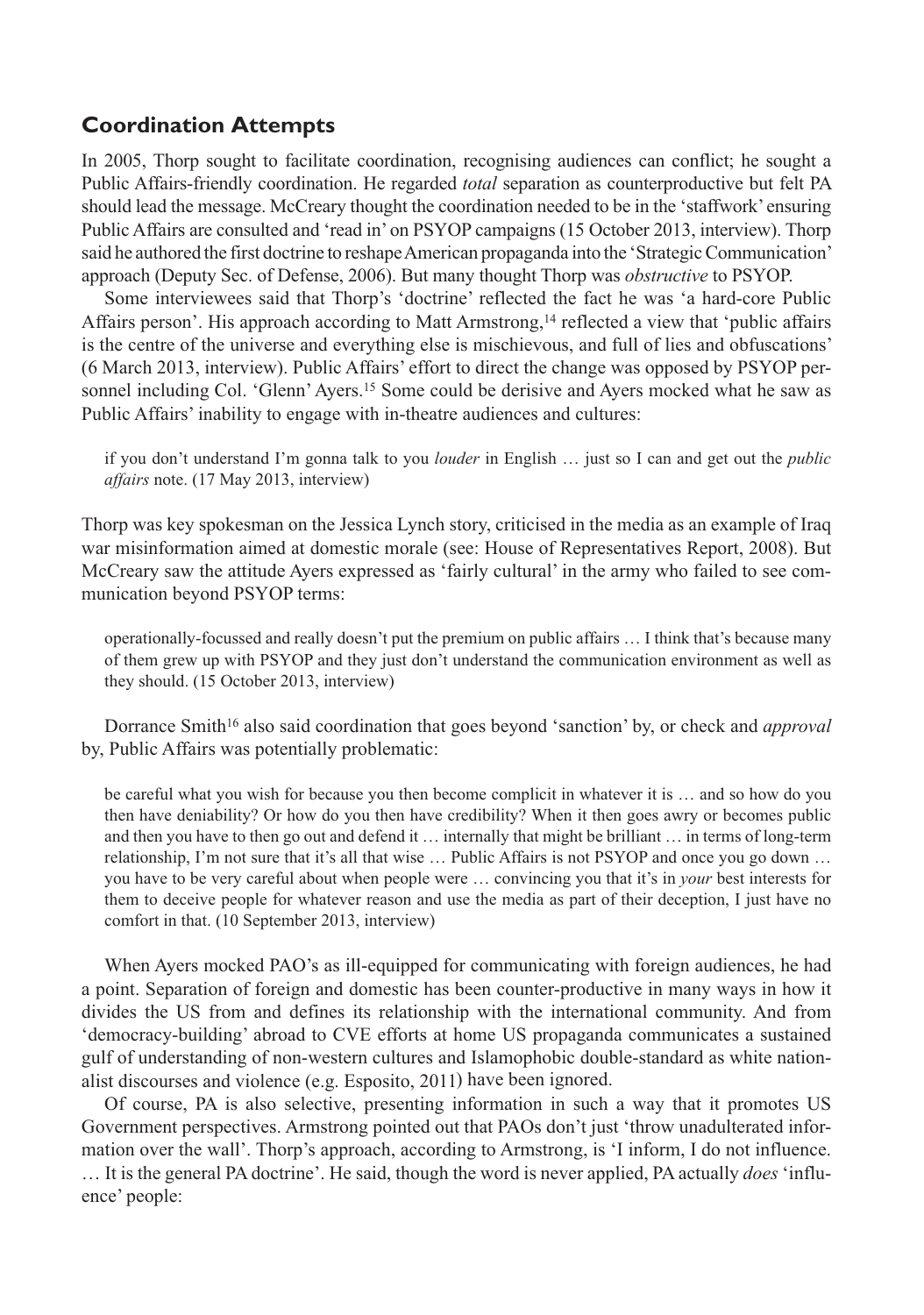ok you're the public affairs officer for Fort Bragg. The main gate is going to close for construction … So you're actually going to suggest alternative routes … why are you doing that? You're doing that because you wanna show the community that the army cares … and by the way did you realise you're changing their behaviour? Not only that, not just influence, but you're changing their behaviour! 'Changing behaviour' was one of the key components of *PSYOP*. (Armstrong, 6 March 2013, interview)

Thorp insisted that for an information campaign to be strategically coordinated, there needs to be 'one set of rules' and it is necessary to decide 'whether the Public Affairs rules are right, the Psychological Operations rules are right or we need a new set of rules' for guiding propaganda (24 August 2009, interview).

## **Pentagon Ju-Jitsu**

Commanding General of the Combined Arms Centre (2005–2007) Petraeus transformed the structures responsible for the 'information' sphere, continuing once he took over Central Command in 2008. But disagreement persisted, holding DOD policy on internet activities back until 2007. Internet activities were governed by PSYOP regulations – legislated at a time before the internet was anticipated. Ayers said that, when he was Psychological Operations Division Chief, 'we got the Deputy Secretary of Defence to sign' two new policies – the Trans-Regional Web Initiative (TRWI – later, Regional Web Initiative Program) and Interactive Internet Activities (IIA) policy – and 'pushed those through' (17 May 2013, interview).<sup>17</sup>

The form the policies took served to further blur the functions of PSYOP personnel and PAOs (Silverberg and Heimann, 2009). Ayers, along with other interviewees, saw Thorp and McCreary as responsible for preventing 'progress' with this:

There was more than reluctance [to coordinate Psychological Operations with Public Affairs], there was actual stonewalling, and physical, bureaucratic ju-jitsu to make sure that Psychological Operations authorities were *not* done. (Ayers, 17 May 2013, interview).

The IIA policy Ayers applies to online Public Affairs activities and 'programs, products and actions that shape emotions, motives, reasoning, and behaviours of selected foreign entities' (Deputy Sec. of Defense, 2007a) . Silverberg and Heimann argued it 'might be viewed as fusing PSYOP and Public Affairs into a generic communication effort', since it applies to both PSYOP personnel and PAOs and does not specify different activities (2009: 82). PA activities were included in a similar definition to PSYOP, the only difference being the words 'shape' and 'influence'. PAOs are stated to target media, but their *activities* are not distinguished from PSYOP. The term 'shape' is undefined and open to interpretation. Silverberg and Heimann state it 'establishes a hybrid PSYOP-Public Affairs model' (2009: 86) and steps into State Department territory – PD.

There is a requirement for IIA to be 'true in fact and intent' but while 'attribution' is specified, there is broad scope for the Commander to navigate this due to 'operational considerations' (Deputy Sec. of Defense, 2007a; Silverberg and Heimann, 2009: 85–86). This was a point of contest for PAOs, Ayers said, viewing it as a terf-war:

that was the first time … in that *document*, that we had *articulated* the different types of attribution and who could use them. And specifically it says in there that PA can only work in the realm of attributable information. Psychological Operations could work in all three of them. PA does not like that.<sup>18</sup>

This was because it excluded PA from influencing PSYOP messaging, which they feared would re-enter the country and be seen by a domestic audience – their area of concern.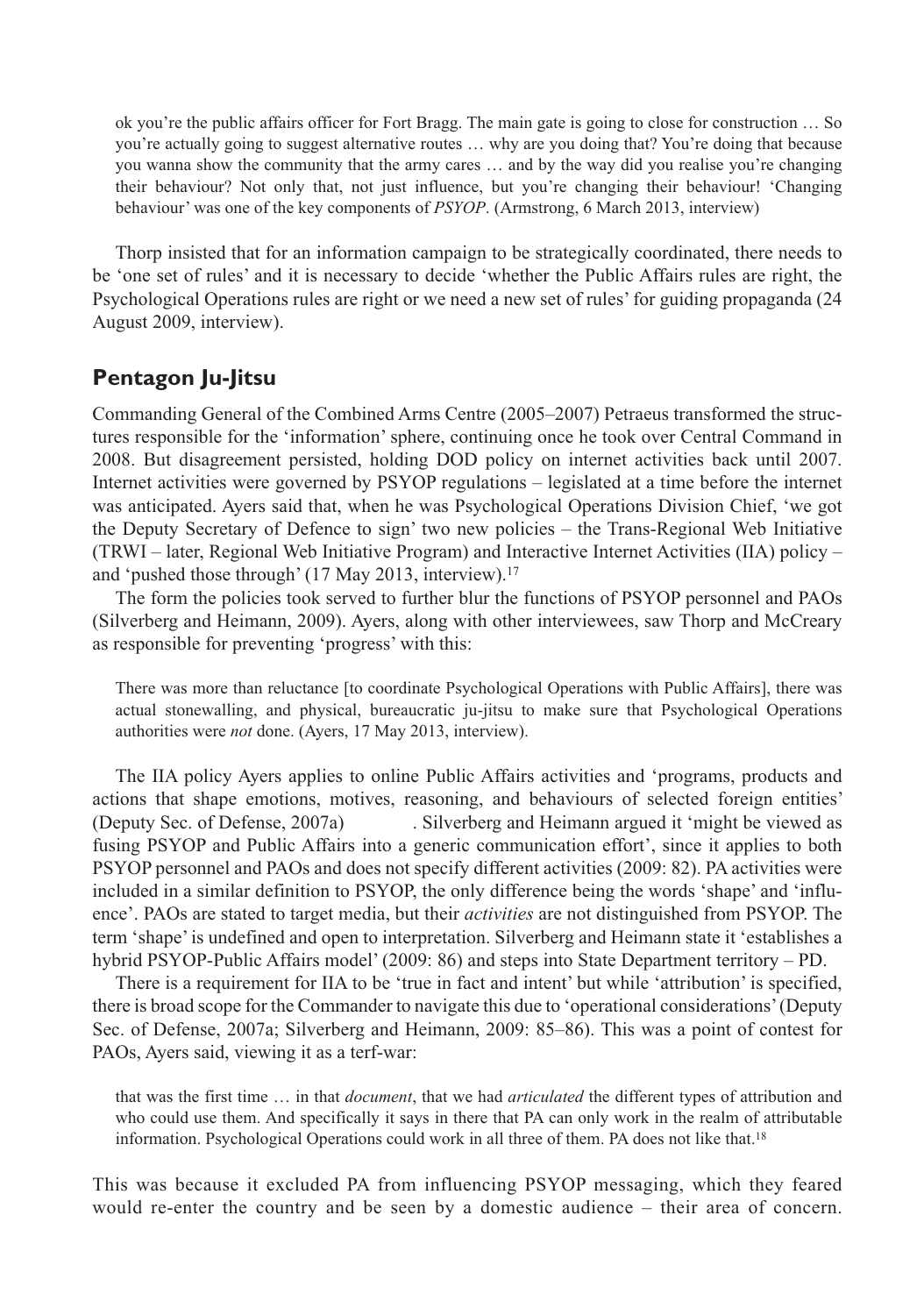*Externally* messaging is also likely to be undermined by wider military action. From Ayers' perspective:

They want to have control of information 'cause when it blows up in their faces, and they're standing on a podium, they look at it from that standpoint. 'How am I going to spin this when it comes out?' (17 May 2013, interview)

Ayers described putting pressure on Thorp, to pass TRWI, IIA and delegation to '0-6's' – lower ranking personnel outside the Pentagon:

He *specifically sat on those packets* and would not either approve them or disapprove them, for *months*. Until … I had to get … my one-star Air Force boss to go in and sit down with Frank Thorp, *in his office*, and read through the *entire* message about TRWI … And he kept on saying things like, [whiney voice] 'I don't understand this' ... my IO force boss, said ... this great thing. He looked across the table at him ... one-star to one-star and said, 'You did go to university right? What about this message is not apparent to you, that you don't understand? Frank.'

Ayers used influential networks to press changes through and navigate resistance from PA:

Well, here's how I got it through. I always punched above my weight as a full Colonel in the Pentagon, so I got my three-star boss, I got the Director of the Joint Staff, who was another three-star … I got a couple of … Senior Executive of Services within USDI [Under Secretary for Intelligence] within policy, to … help me push this through ... Because ... my first assignment at the Pentagon was ... Military Assistant for Secretary Rumsfeld and for Secretary Wolfowitz. So I went for a year to the War college and I came back in, and I still knew all the networks at the Pentagon. I was friendly with quite a few high people, so … I used my powers do that. Those three things that I pushed through … it was the IIA, TRWI and the 0-6 thing and every single one of those I had to *use* the Pentagon Ju-jitsu and get around public affairs. Public Affairs was the *key* impediment to everything we tried to do, because once again going back to what I said Emma, they look upon all information as in the realm of Public Affairs information … but Psychological Operations uses the same information. But we only may choose to use … 80% of it … to *modify* the behaviour of a target audience. Public Affairs thinks everything needs to be totally open, everything needs to be spoken about, everything needs to be … attributed. Not the case. (17 May 2013, interview)

One solution Ayers stated was to cut the Assistant Secretary of Defense for Public Affairs and Under Secretary to the Defence for Policy and Special Operations in the Pentagon out of approval, which would give them greater liberty to make the change. Here Thorp describes cultural differences between the subfields:

There were folks in the psychological operations world could not understand why in a million years we would talk about … for instance investigations … the whole Abu Ghraib thing. There were those who said 'why should we even talk about that publicly?' – Because if we talk about it the enemy will take advantage of it. Well that's true, but the issue is not *not to talk about it* the issue is *not to do it*. It will become public one way or another. (Thorp, 24 August 2009, interview; emphasis added)

## **Delegating Out**

Public Affairs' concerns clashed with the PSYOP planners' policy to increase their freedom to manoeuvre using online and digital media. One change implemented was that in the internet policies, 'contrary to two decades of practise, [a] delegation empowers commanders to conduct information operations at their discretion' where 'previously they had to have senior-level Departmental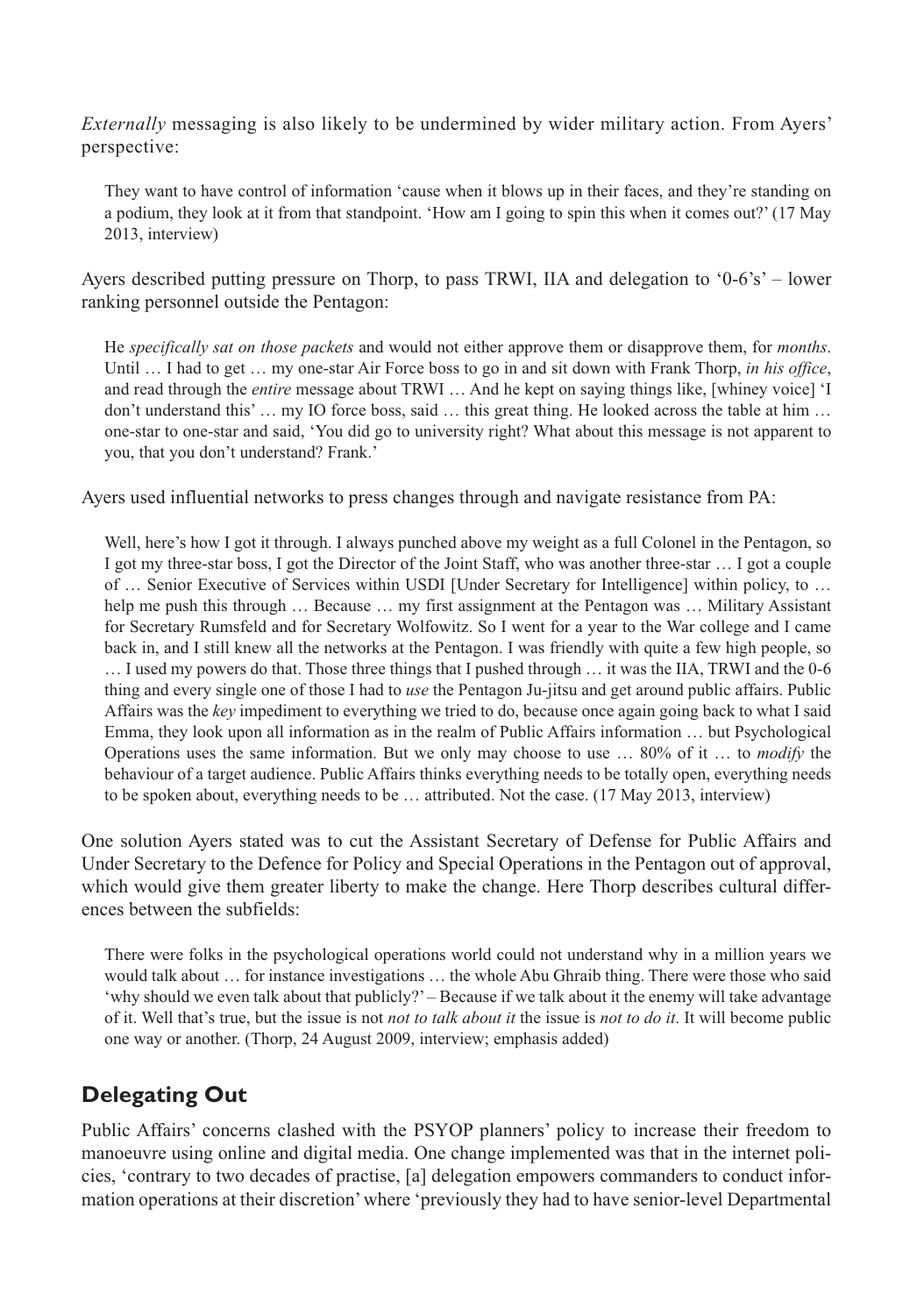approval' (Silverberg and Heimann, 2009: 82). Significantly Ayers pushed the PSYOP approval process outside the Pentagon; he said:

Those Commanders … in the area … knew the environment better than anybody else … so if they *had* … an [Non-Commissioned Officer], school-trained … from a PSYOP unit … or an Officer, and it worked through the proper procedures, they could approve at an 0-6 level [that of Naval Captains or Colonels in the other services]. (17 May 2013, interview)

Ayers' planned to change authorities for PSYOP to permit approval by lower-level officers, this meant that:

if you had, a, PSYOP-trained NCO on your staff, or an Officer … you could do tactical level [PSYOP] products, without getting higher approval… prior to that, [approval] was all the way at a 2-star or 3-star level. (17 May 2013, interview)

Ayers said:

what I said is if you're gonna put out a, a leaflet or a handbill, in Arabic that says, 'dont crap in the water and drink it', you don't need a 2 star General to sign off on that! Ok? (17 May 2013, interview)

This suggests PSYOP is used for seemingly-trivial 'public information' purposes -messages support a variety of objectives and some may or may not be attributable or truthful.

Ayers sought to remove Pentagon Public Affairs from planning, increasing PSYOP's autonomy, because:

At the beginning of the conflict, we … actually had to get … all of our products that we were dropping over Afghanistan, approved by the [Assistant Secretary of Defence (ASD) for] Public Affairs and by the Under Secretary of Defence for Policy and Special Operations. We had people looking at our leaflets in DC … this was back in 2001 and saying, 'this word is spelled wrong, or you have a comma in the wrong place' – it's because we had to send it to them in English!

He got tactical PSYOP approval transferred to personnel ranking as low as 'PSYOP-Trained NCO' in theatre, when he was Joint Staff J-39 Deputy Director Global Operations, and:

*out* of the Pentagon, so I could get 'em away from Frank Thorp. And I could get him away from Policy.

This strategy deliberately cut chain-of-command oversight to give greater autonomy in theatre:

We were being second guessed ... and 'what if...' and all this other kind of stuff by people who had no clue sitting in DC. So I took it upon myself when I came in on Joint Staff, *that* approval was gonna get out of … the Pentagon. (Ayers, 17 May 2013, interview)

But this change removes a layer of checks, reducing oversight and accountability, for the purpose of excluding PAOs from protesting PSYOP they thought was problematic.

Branch stressed the importance of training – that proportionality of second and third order effects on a population *were* weighed, sometimes concluding 'the risk is too great' (8 August 2015, interview).19 But Branch stated that now if planners 'think that there is going to be a second or third level effect at someone else's space they have to figure a way to coordinate that'. And also 'the more folks that have equity in it, the more challenging it is to conduct operations ... that involve activities in the information space' (8 August 2015, interview).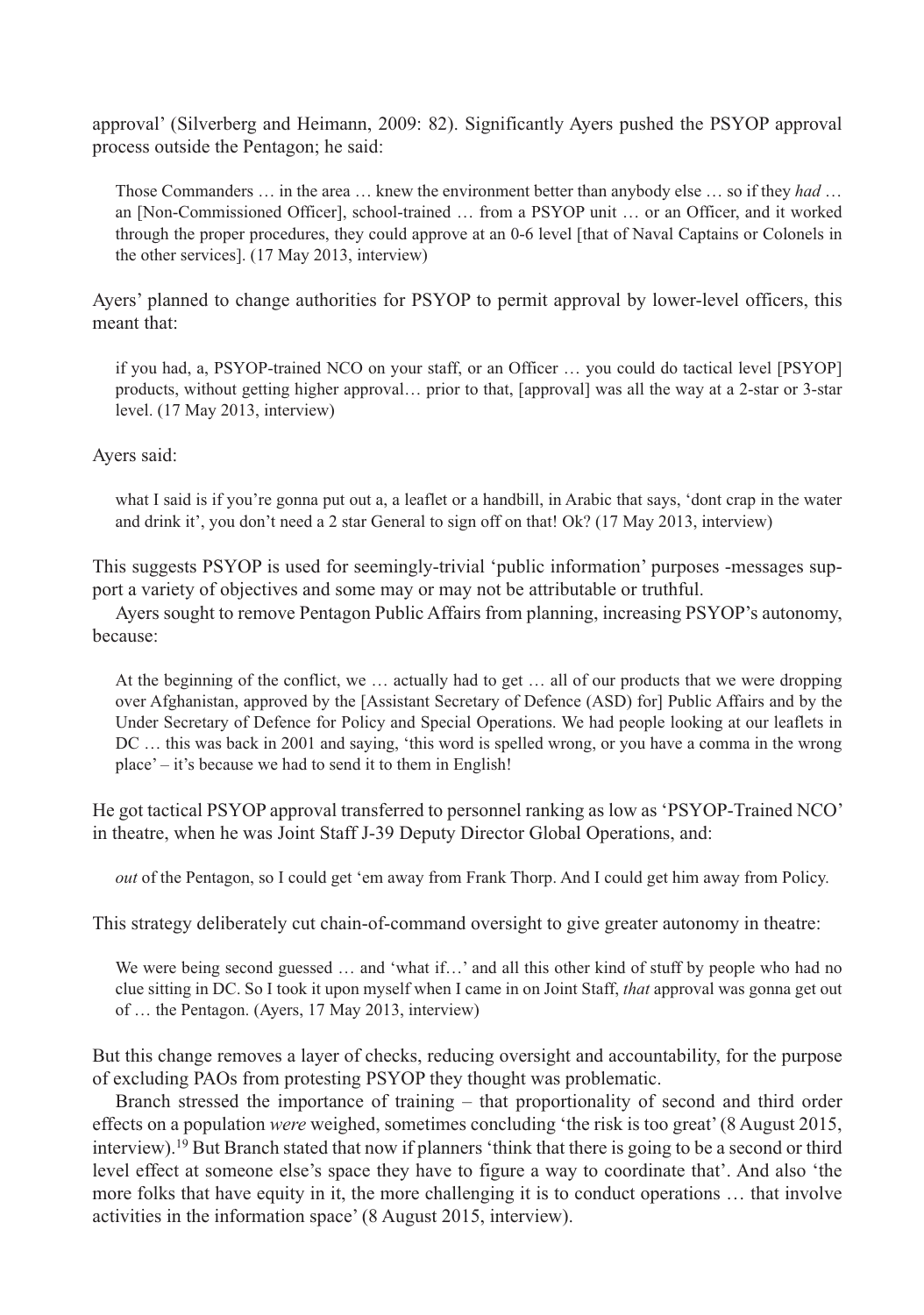Dorrance Smith during 2006–2009 was Assistant Secretary of Defense for Public Affairs, and recalled some of these discussions from his time in office. He explained why it was important that 'front office' approval was gained:

I pretty much was an advocate of Public Affairs being open and transparent in everything it did … I think that my position was consistent with the people who went before me like Torie Clarke and Larry De Rita … I think it's the role of [ASD Public Affairs] to *be* open and transparent and you can't have your foot in all of the various … there's certain areas where, as Public Affairs, you really shouldn't be involved in the planning, the execution, the process … I can't really remember a … big conflict between what I was doing in Public Affairs and what some military operation was involved in. There were times where there would be these policy discussions and … the PSYOP people or the people who were in Special Ops would try to inculcate in doctrine or in policy that they could basically operate, you know, alone by themselves and without any transparency and of course Public Affairs would object to the extent that, that's where you get in trouble is where you do these 'off the shelf' operations that no-one knows about and hasn't had anybody in the front office sanction and approve it and then when the press find out about it the first- they don't go to the PSYOP people for a comment, they come to *my* office for a comment. I think a general example, there were times in policy discussions where a General would try to argue a certain point of view to the Secretary in order to try and make it doctrine or make it policy and I would … as Head of Public Affairs we would 'non-concur'. (10 September 2013, interview)

Smith said 'I never felt that Secretary Rumsfeld ever put the Office of Public Affairs or me personally in a position that would've compromised our ability to do our jobs' he said 'whether or not [Rumsfeld] satisfied the itches of the PSYOP community' he wasn't sure (10 September 2013, interview).

But despite Public Affairs' claims to have 'non-concurred' on such attempts, policies delegating PSYOP approval out of the 'front office' were evidently passed. PA's arguments and ability to counter were structurally sidelined as authorities were processed, the operational imperatives had institutional priority over normative elements of PA organisational culture.

#### **Coordination**

This all happened during a period of wider media hostility to Rumsfeld which also had an impact on Public Affairs. US Former Assistant Secretary of Defense for Public Affairs Doug Wilson (who did not serve at the Pentagon during the Bush Administration) observed that as a result of this hostility, Pentagon Public Affairs Office was gradually marginalised, and until 2008 or even later, 'most of the war-related communication that was done out of the Pentagon was done out of information operations' (10 May 2013, interview). Some of Silverberg and Heimann's concern over changing practise was also felt by PA officials from this later period.<sup>10</sup> $[AQ: G]$  Wilson, for example, criticised the de facto blending of PSYOP and Public Diplomacy. He said that in Defense, 'This middle kind of plant that grew up … some called it MISO, some called it Strategic Communications' – it was 'this middle area that caused everybody such heartburn.' For him, it was 'a glaring example of how little on the non-military side of public diplomacy was working effectively' (10 May 2013, interview).

Since Frank Thorp retired as Deputy Assistant Secretary of Defense (Joint Communication) in 2009, there has also been less opposition to coordinating PA with the other tools. As Armstrong put it, 'what was starting the revolution in there [was that] you had Rosa Brooks over in policy, and Doug Wilson in PA, and Austin Branch at IO. You had three very competent, respected people who got along very well … and you did not have Frank Thorp in there anymore' (6 March 2013, interview). Wilson came in to the Pentagon as ASD for Public Affairs in 2009 and had a different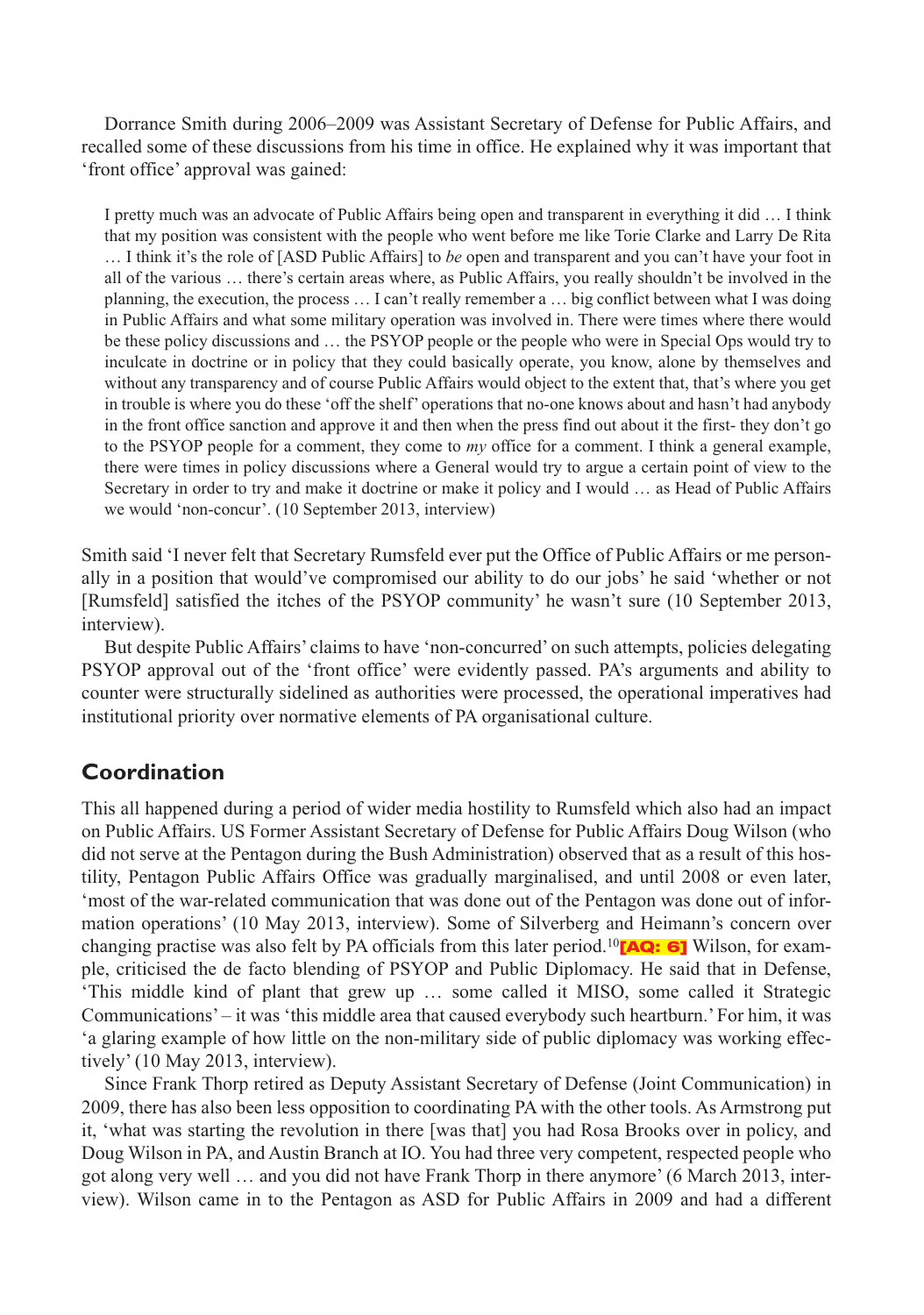approach to coordination. He described this change, 'I never thought Information Operations was a bad word. I wanted to defuse the tensions between the Public Affairs and the Information Operations shops. My approach has always been that communications is a broad spectrum, from the overt to the covert, and it's a matter of using the tools in tandem.' He observed that some in the Public Affairs branch 'thought that if you dealt with the dark side of communications, you were getting your hands sullied. I think that's the result of spending too much time carving up the field into stovepipes.' Wilson said, 'I brought with me a desire to develop a holistic communications team. And not feeling that Austin Branch was, you know, from Planet Mars' (10 May 2013, interview). It was suggested that it was 2009 before Public Affairs were able to 'get around the planning table' again:

During my tenure, some under Gates, but particularly under [Leon] Panetta, Public Affairs started to regain its seat at the table as the place that developed and coordinated communication strategy for the Pentagon. (Wilson, 10 May 2013, interview)

This impacted Wilson's approach when 'point person for communication on Wikileaks in the Pentagon' coordinating internationally, cross-governmentally and of course, between Public Affairs and Information Operations capabilities:

We met with the *New York Times*, we were able to go through [the documents in question]. We couldn't prevent the publication but we were able to work with them in terms of identifying things that truly would put lives at risk. There was tremendous cooperation between the military and intelligence communities, great cooperation between the United States and Foreign Governments … communicating in advance things that could be embarrassing, and things that could be a national security risk. And when it came to … between me and [Senior Advisor, then Director of Information Operations] Austin Branch, I mean he certainly was aware of and part of the discussions about how we were going to be handling it. (Wilson, 14 May 2013, interview quoted in Briant, 2015: 161)

Eventually, the systems and cultures of Public Affairs at DOD changed in response to pressure:

for a long time in the period you're looking in, PA was viewed as the white horse and everything else was dark and simply being in the same room tainted PA and so they couldn't even be there. But you have that concept breaking down at the personal level. You have some folks in the field working very well together and properly integrating the activities. (Armstrong, 6 March 2013, interview)

Armstrong gave an example of where he saw Information Operations take the lead,

this senior officer … was IO, and smart, and the junior officer was PA, and the PA deferred to the IO guy … and he led the initiative. He was essentially in charge of the communication synchronisation.

But he confirmed that this could be inconsistent and depended on the initiative of the Commander, it 'really varied' and sometimes,

you had the … commanding officer … only wanting his PA person in the room and figured IO was something to be brought in later and sprinkled onto a project.

This was seen as a problem because, 'Of course the PA guy's not thinking *locally* [in theatre], the PA guy is thinking back in US primarily to the US public, congress and the Pentagon – the *IO* guy tends to be focused locally and regionally' (Matt Armstrong, 6 March 2013, interview; emphasis in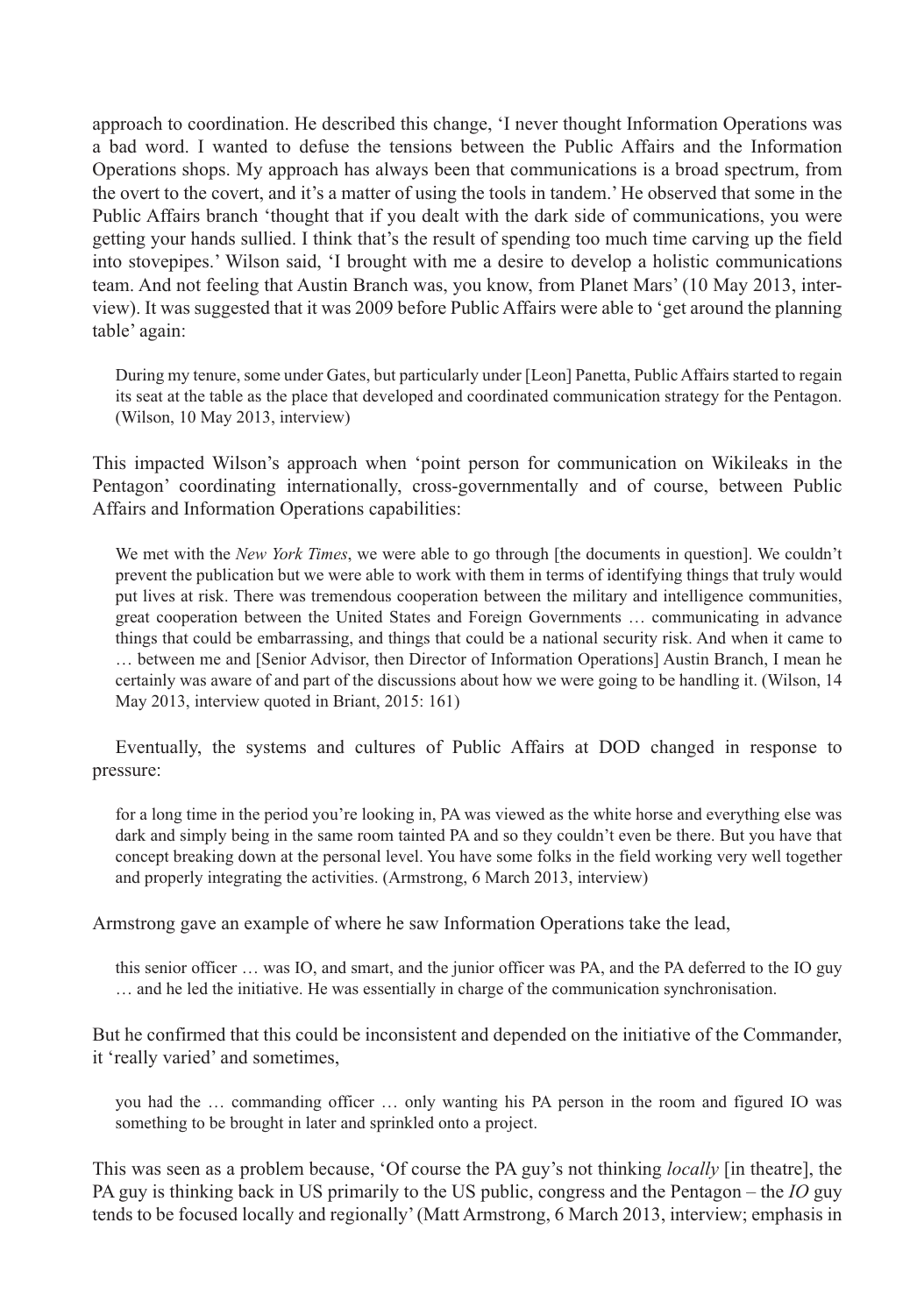original). Former Director of the Joint PSYOP Support Element and Commander of 4th Psychological Operations Group in Iraq (2003) Col Jim Treadwell stated that:

From my vantage point it appears that most PA officers working in the field are more focused on supporting their operational commanders than they were 20 years ago. By that I mean they are still informing the public, but they are doing so understanding that the information they provide will have an influence. Perhaps you could say they are informing with a purpose. (6 May 2013, email)

Public Affairs had transformed, its potential for 'influence' and more 'purposeful' communications recognised. Yet TRWI websites continued to be criticised for poor coordination with State Department efforts (Vanden Brook, 2013b).

## **Contracting**

Others with 'equity' in the information space include PR companies acting as contractors in information activities. With the difficulty in transitioning the bureaucracy and the resistance and concern over changes in doctrine to unite these efforts, private contracting became the easiest way to extend fluidity between different information activities. Targeting of friendly audiences extended this wa<sub>[\[AQ: 7\]](#page--1-5)</sub>. One senior employee at a large contractor who worked across the spectrum of different activities with both the DoD and State Department stated that 'the US military distinguishes between PSYOP/IO and military deception so there are technically rules against deception by PSYOP personnel because deception is classed as a different activity – permitted in a conflict situation. But if you're a contractor you work out of a private office and you don't have to follow the same chain of command. If you want to do it, you can put it out' (28 September 2017).

Targeting of friendly audiences was also facilitated as it

doesn't raise suspicion in a foreign, friendly country to have a 'market research and marketing' company set up an office there and start work. You can be open about its existence. If you were doing something with a military unit you need to declare it to the country. So it's easier to be covert because the company can be overt about its existence but not declare what it's doing. Contractors are most useful for PSYOP in countries that are *friendly and neutral*, not conflict zones, to enhance your objectives there when you want to meddle but don't want to actually 'invade'. (Senior Employee at Large Contractor, 28 September 2017, interview)

Anxiety about damage to PA's credibility may have reduced if PSYOP output is unattributable, disseminated by a less conspicuous PR company.

This interviewee also said 'contracting allows more liberty with persuasive messaging targeting the home audience; the same people are producing PSYOP as producing the Public Diplomacy products and even for Public Affairs – the only difference becomes attribution, whether or not you're including a little logo in the final product before you put it out. The actual content or the persuasive nature and message of the output is often the same and moving it outside government bureaucracy has helped to facilitate that' (28 September 2017, interview).

## **Whose 'Information Space' Is It Anyway?**

The Pentagon's Iraq propaganda war involved a cultural struggle; not just with the Iraqi audience, the international community or the American public, but also over the future of propaganda. With planners militaristic focus on 'deconfliction' there is assumed legitimacy of dividing the 'information space' in its entirety (domestic and foreign) into *occupied territory* for propaganda streams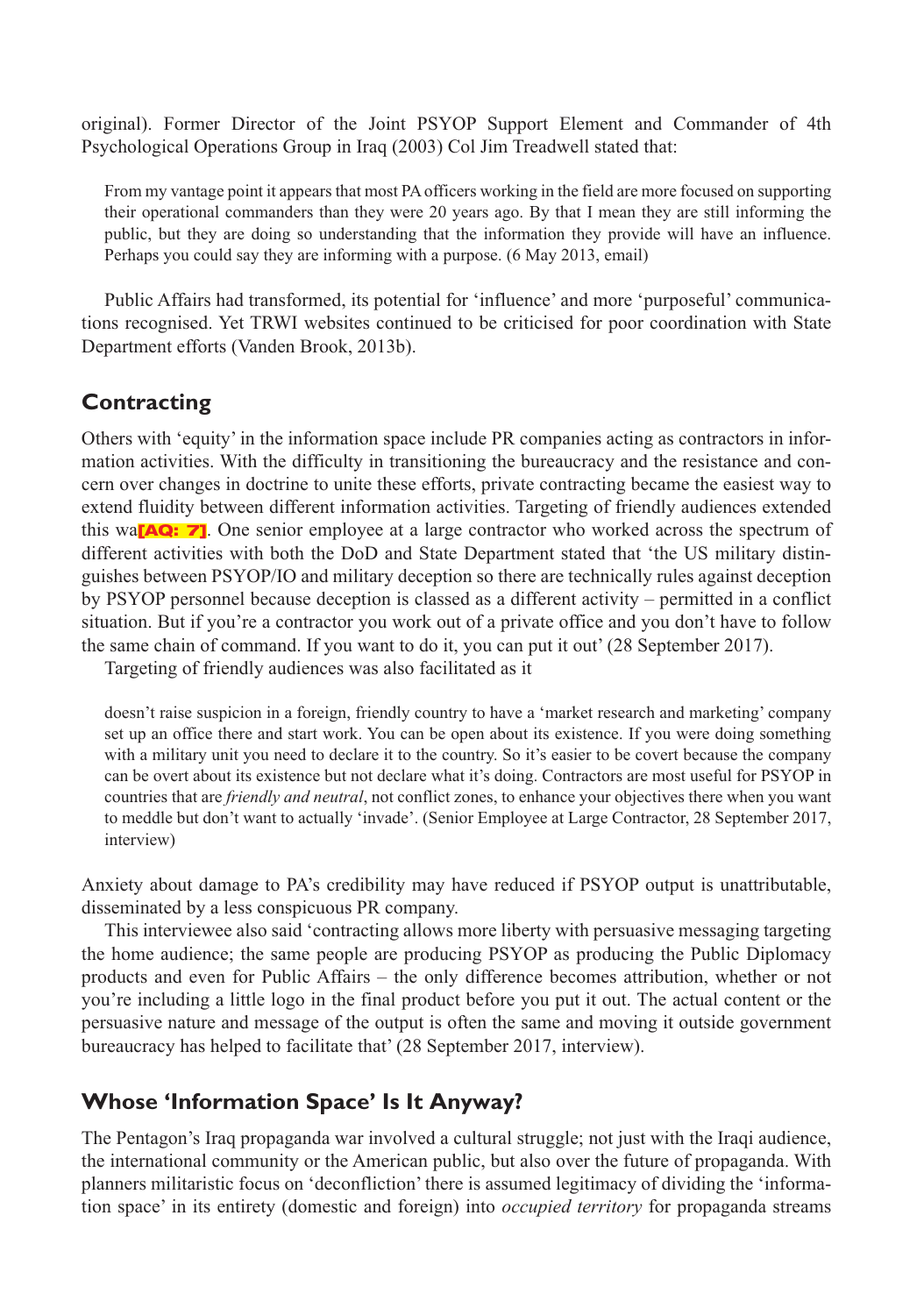who have 'equity' over managing it – personnel must consider effects of treading on toes in 'someone else's space' (i.e. territory worked in or occupied by other government personnel or projects). As we moved toward the era of 'big data' analytics using PR companies with 'black boxed' methods and little transparency this concern is heightened. Increasingly of course the same media corporations enabled by successive policy to build monopolistic commercial surveillance and persuasion platforms (Crain and Nadler, 2017) are empowered and compelled to regulate this information space, amid concern over 'fake news'. As myriad actors grapple to dominate amid complex informational 'threats', *audiences* lose autonomy in their legitimate claim over this space as vulnerabilities are exploited among young and old. Whether domestic or foreign when seen as 'information terrain' or operational 'battlespace', people are not sufficiently considered as also actors holding 'equity' in the information environment of their own minds.20

Struggles such as those detailed above illuminate the tensions in the relationships both with journalism (as their reliance on public affairs and protection of sources was viewed as offering PAOs potential strategic advantage in fighting internal battles); and the public (who rely on a media – demarcated as the 'battlespace' for propaganda – to inform their opinion – including about their governments' propaganda activities). Certain basic knowledge of process is necessary to consider propaganda that might reach a domestic audience 'consensual' and consistent with democracy. The 'ju-jitsu' was seen as 'resolved' *in the field* but public debate was limited. When criticism from Public Affairs and the State Department was vocalised, IO was gaining power and their fear of PAO's closeness to the media was potentially threatening, whether baseless or not, shaped practise greatly. It impacted the role and power of PA in shaping external communications policy.

Different interests, subcultures and priorities across the subfields of propaganda were presented as a 'problem' for the coordination driven by a discourse of external imperative that we see driving demands for bot armies today. Forced transparency and dependence on social media are increasingly being exploited in dynamic 'bot wars' and 'computational propaganda' (Woolley and Howard, 2017) between the West and its enemies. The period discussed heralded a marked decline in US trust (Pew Research Center, 13 September 2009) in mainstream media reporting that continues today. Protection of independent journalism and oversight of private contractors wielding algorithmic warfare have never been more important.

The debates detailed here laid a foundation for future elasticity and extension of activities we see today and raise questions about how the US will deploy new interventions to deal with 'fake news'. Differentiated 'rules' and practises were negotiated to manage and maintain the established order and control the information space as foreign policy failures unfolded in Iraq and beyond. Some personnel sought to challenge or resist the changes. Contradictions were resolved institutionally, prioritising operational imperatives.

For accountability, governments have to communicate. But at very least, the rules *governing* propaganda use should, in a democratic society, be transparent and subject to external enquiry. Whether or not the population supports different forms of propaganda use, how it is regulated, and the changing rules governing it (when, how, if and where it is used) must be debated. This example evidences how internal balances of power determine such changes. Only transparency and openness to critical social science and journalistic enquiry can ensure planning and policy changes are genuinely in the public interest.

#### **Acknowledgements**

I would like to express gratitude to all interviewees who participated in this research. I also acknowledge here the assistance of my Research Assistants, and thank Elizabeth Balderston and Keirstan Pawson who provided valuable help with transcription of interviews. I would also like to acknowledge the support of the ESRC studentship that supported my doctoral research some of which this article draws on. I also am grateful for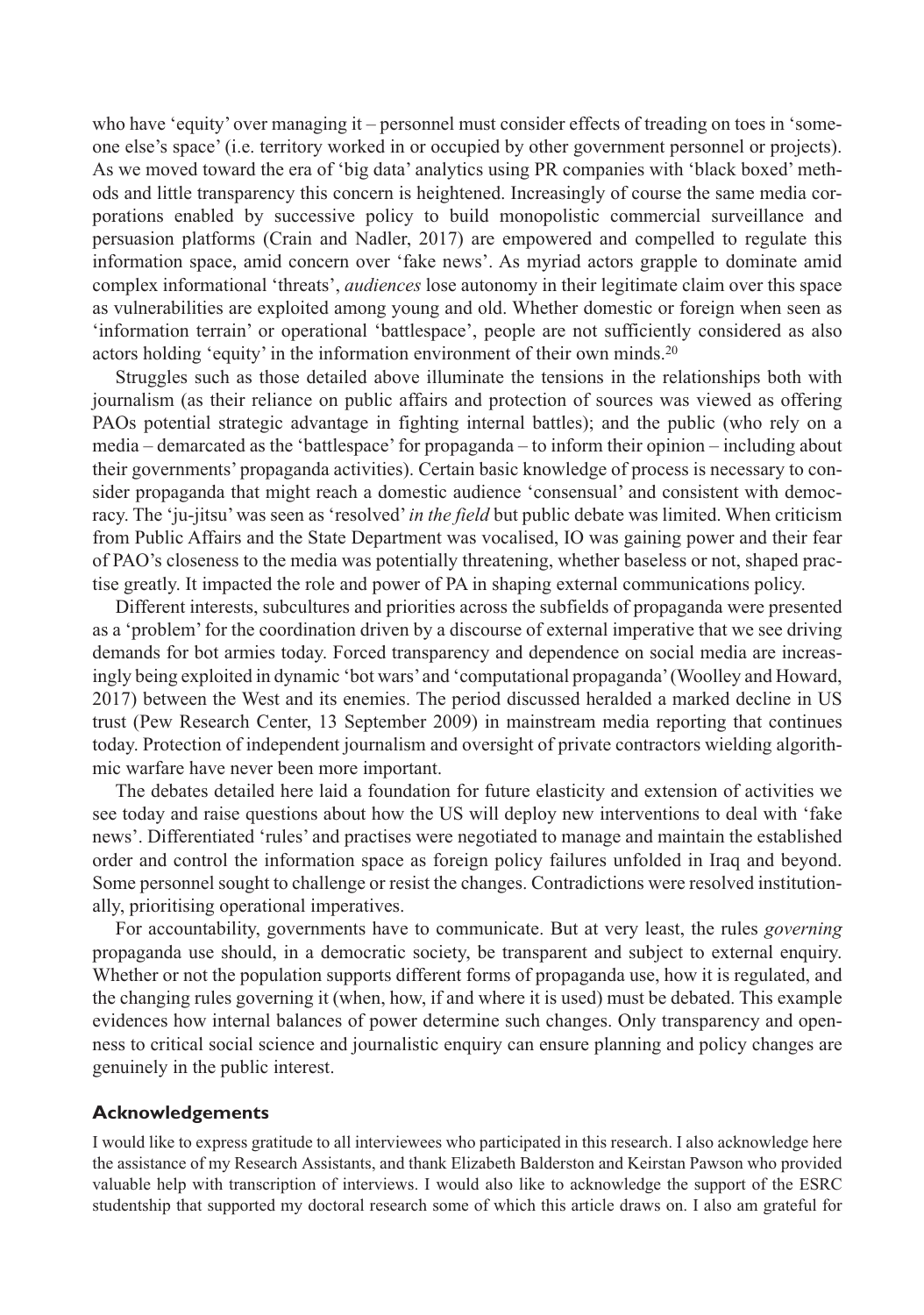valuable feedback and suggestions from colleagues at the School of Media and Public Affairs at George Washington University as their insightful comments were instrumental in my final edits.

#### **Funding**

This research received no specific grant from any funding agency in the public, commercial, or not-for-profit sectors.

#### **Notes**

- 1. Including media convergence, online leaks and cyber attacks, hyper-transparency and mass-surveillance.
- 2. Information Operations is the integrated employment of different capabilities including Psychological Operations, Electronic Warfare, Computer Network Operations, Military Deception and Operational Security. Some personnel interviewed within this article are IO personnel or referred to this rather than just PSYOP. Terms used in the field can be confusing and should not be used as analytic categories, but these are necessary to identify different actors. Wherever possible to aid the reader I use the label 'PSYOP', but leave 'IO' where it occurs in direct quotes, titles or where the designation is important.
- 3. I discuss formal and informal 'rules' that comprise the cultures at greater length in Propaganda and Counter-terrorism (Briant, 2015). Snow and Taylor called it a 'democratic propaganda model' (2006: 390) has been far from democratic and other authors have pointed to the weakness of such claims (e.g. Miller and Sabir, 2012) or demonstrated harsh realities underpinning power and persuasion during 20th century conflicts (including Bacevich, 2006; Dorril, 2002; French, 2012; Herman and Chomsky, 2008; Weiner, 2008).**[\[AQ: 8\]](#page--1-6)**
- 4. Consolidation in 1999 of the USIA into the State Department was partly to end the appearance of a centralised 'propaganda organisation'. Yet investment in capabilities at the Pentagon became so great as to dwarf other efforts.
- 5. With gratitude to research assistants Elizabeth Balderston and Keirstan Pawson for assistance with transcription.
- 6. The article analyses interview data, some of which is previously published in Briant (2015) alongside new previously unavailable interview data including Austin Branch who held a key IO position during these events. This allows new insight into the existing data.
- 7. In four cases interviewees required to see quotes from their interviews in context. In such cases the method was to show them a brief amount of text within which the quote was situated to gain their approval for the use of quotations. Attempts to walk back meaning were resisted and any alterations to the quotes and surrounding text were for reasons of accuracy and clarity only.
- 8. Also former US Naval Officer, Intelligence Officer, NSC and currently a Commercial Communications Consultant.
- 9. These laws and guidelines are discussed more fully in Briant (2015).
- 10. US Army Director of IO, Space and Strategic Communications (2002–2006) and Department of Defence Senior Advisor in Information Operations (2008–2010).
- 11. McCreary was also Former Director of Strategic Communication for the National Counterterrorism Center.
- 12. Thorp held positions as Former Special Assistant for Public Affairs, Former First Deputy Assistant Secretary of Defense (Joint Communication) and US Navy Chief of Information (Retired).
- 13. See Bakir (2013) and Hastedt (2005) on role of strategic leaking to further a specific agenda-builder's strategic aims. Using Hastedt's, analysis, were these contested allegations confirmed, this type of unofficial leaking during contestation would be 'warring' or 'entrepreneurial' – used to wear down opponents and block policy (2005: 419–421).
- 14. Member of US Broadcasting Board of Governors, Former Executive Director of the Advisory Commission on Public Diplomacy (28 March 2011–December 2011).
- 15. Col. Ayers was Commanding Officer, 9th Psychological Operations Battalion (Airborne) (2001–2003), Psychological Operations Division Chief, Joint Staff (2006–2008), Assistant to Secretary Donald Rumsfeld and Deputy Secretary of Defense Paul Wolfowitz (2003–2005), Contractor SAIC (2008–2012).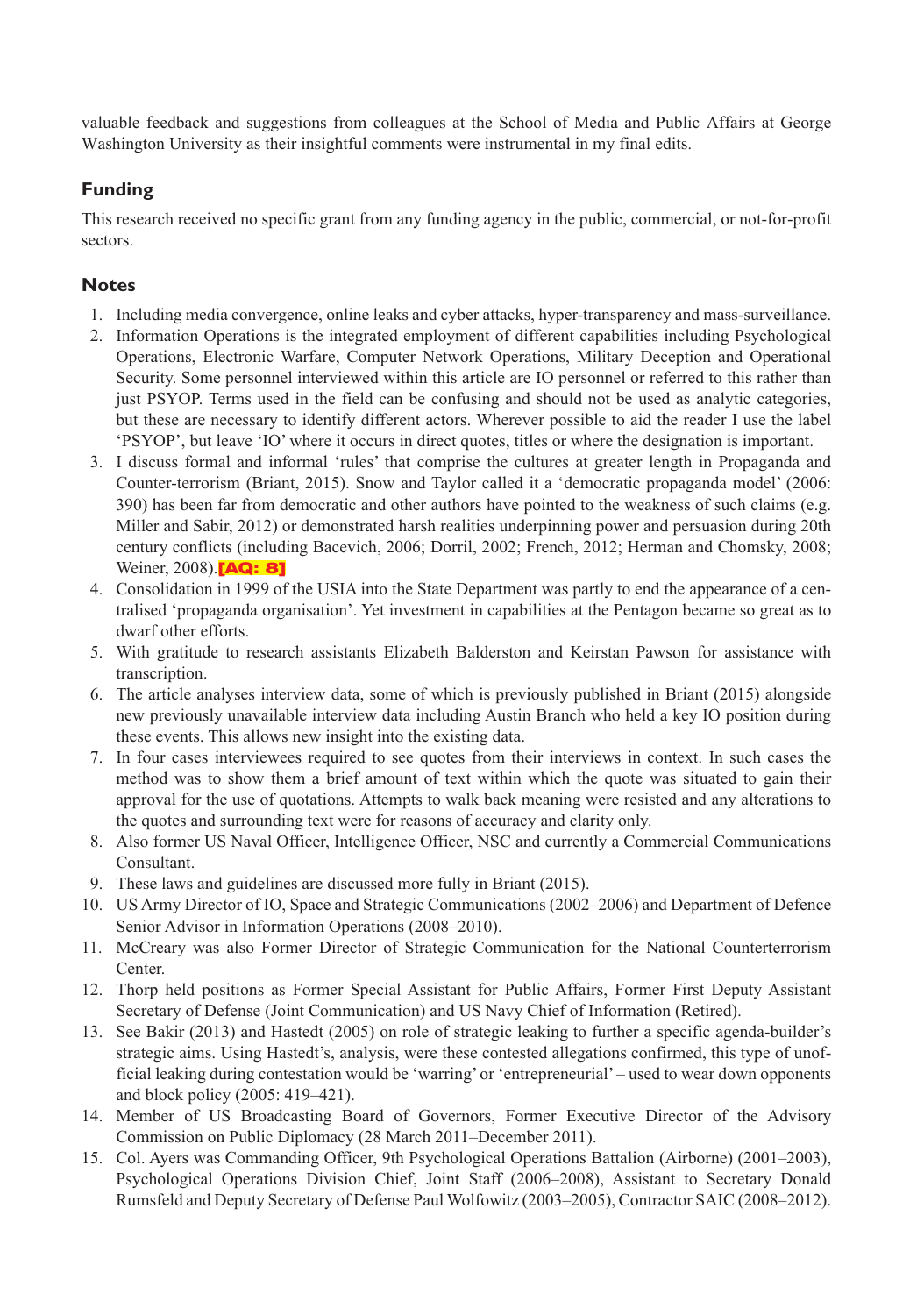- 16. Also Former Senior Media adviser to Coalition Provisional Authority, Baghdad.
- 17. The regulations were the 'Policy for DOD Interactive Internet Activities' (IIA) which enabled two-way communications using blogs, emailing, chat-rooms etc. (Deputy Sec. of Defense, 2007a), and 'Policy for Combatant Command Websites Tailored to Foreign Audiences' (only non-interactive websites) (Deputy Sec. of Defense, 2007b).
- 18. 100% non-attributable military IIA can be authorised by the Defense Secretary, though this is rare as 'there are other people who do that' kind of activity (Ayers, 17 May 2003, interview).
- 19. Other accounts show this wasn't true of everyone (Briant, 2015: 46).
- 20. And it is necessary to remember the 'colonisation' of different parts of this 'information space' may of course also be underpinned by differentials in incentivisation, physical coercion or force in the physical 'terrain' (Bakir et al., forthcoming).

#### **References**

- Bacevich A (2006) *The New American Militarism: How Americans Are Seduced by War*. Oxford: Oxford University Press.
- Bakir V (2013) *Torture, Intelligence and Sousveillance in the War on Terror: Agenda-Building Struggles*. Farnham: Ashgate.
- Bakir V, Herring E, Miller D et al. (forthcoming) Rethinking propaganda as a subset of organised persuasive communication. Working paper.
- Briant EL (2015) *Propaganda and Counter-terrorism: Strategies for Global Change*. Manchester: Manchester University Press.
- Crain M and Nadler A (2017) Commercial Surveillance State. *n+1Mag*. Available (accessed 1 October 2017) at:<https://nplusonemag.com/online-only/online-only/commercial-surveillance-state/>
- Department of Defense (2003) *Information Operations Roadmap*. National Security Archive Online, 30 October. Available (accessed 24 August 2015) at: [http://www.gwu.edu/~nsarchiv/NSAEBB/](http://www.gwu.edu/~nsarchiv/NSAEBB/NSAEBB177/info_ops_roadmap.pdf) [NSAEBB177/info\\_ops\\_roadmap.pdf](http://www.gwu.edu/~nsarchiv/NSAEBB/NSAEBB177/info_ops_roadmap.pdf)
- Deputy Sec. of Defense (2006) *QDR Execution Roadmap for Strategic Communication*. Available (accessed 20 June 2013) at: <http://www.defense.gov/pubs/pdfs/QDRRoadmap20060925a.pdf>
- Deputy Sec. of Defense (2007a) *Memorandum: Policy for DoD Interactive Internet Activities*. 8 June. [\[AQ: 9\]](#page--1-7)
- Deputy Sec. of Defense (2007b) *Memorandum: Policy for Combatant Command Websites Tailored to Foreign Audiences.* 3 August. [\[AQ: 10\]](#page--1-8)
- Dorril S (2002) *MI6: Inside the Covert World of Her Majesty's Secret Intelligence Service*. New York, NY: Simon and Schuster.
- Entman RM (2004) *Projections of Power: Framing News, Public Opinion, and US Foreign Policy*. Chicago, IL: Chicago University Press.
- Esposito JL and Kalin I (2011) *Islamophobia: The Challenges of Pluralism in the 21st Century*. Oxford: Oxford University Press.
- French D (2012) *The British Way in Counterinsurgency 1945–1967*. Oxford: Oxford University Press.
- Gardiner S (2003) *Truth from these podia*. 8 October. Available (accessed 24 August 2015) at: [http://www2.](http://www2.gwu.edu/~nsarchiv/NSAEBB/NSAEBB177/Info%20Operations%20Roadmap%20Truth%20from%20These%20Podia.pdf) [gwu.edu/~nsarchiv/NSAEBB/NSAEBB177/Info%20Operations%20Roadmap%20Truth%20from%20](http://www2.gwu.edu/~nsarchiv/NSAEBB/NSAEBB177/Info%20Operations%20Roadmap%20Truth%20from%20These%20Podia.pdf) [These%20Podia.pdf](http://www2.gwu.edu/~nsarchiv/NSAEBB/NSAEBB177/Info%20Operations%20Roadmap%20Truth%20from%20These%20Podia.pdf)
- Gerth J (2005) Military's information war is vast and often secretive. *New York Times*. Available (accessed 21 August 2016) at: http://www.nytimes.com/2005/12/11/politics/11propaganda.html?  $r=1$
- Hastedt G (2005) Public intelligence: Leaks as policy instruments–the case of the Iraq war. *Intelligence and National Security* 20(3): 419–439.
- Herman E and Chomsky N (2008) *Manufacturing Consent*. London: Bodley Head.
- Herring E and Robinson P (2014) Deception and Britain's road to war in Iraq. *International Journal of Contemporary Iraqi Studies* 8(2–3): 213–232.
- House of Representatives (2008) Misleading information from the battlefield: The Tillman and Lynch episodes. Report to Congress. Available (accessed 24 August 2015) at: [http://www.gpo.gov/fdsys/pkg/](http://www.gpo.gov/fdsys/pkg/CRPT-110hrpt858/html/CRPT-110hrpt858.htm) [CRPT-110hrpt858/html/CRPT-110hrpt858.htm](http://www.gpo.gov/fdsys/pkg/CRPT-110hrpt858/html/CRPT-110hrpt858.htm)